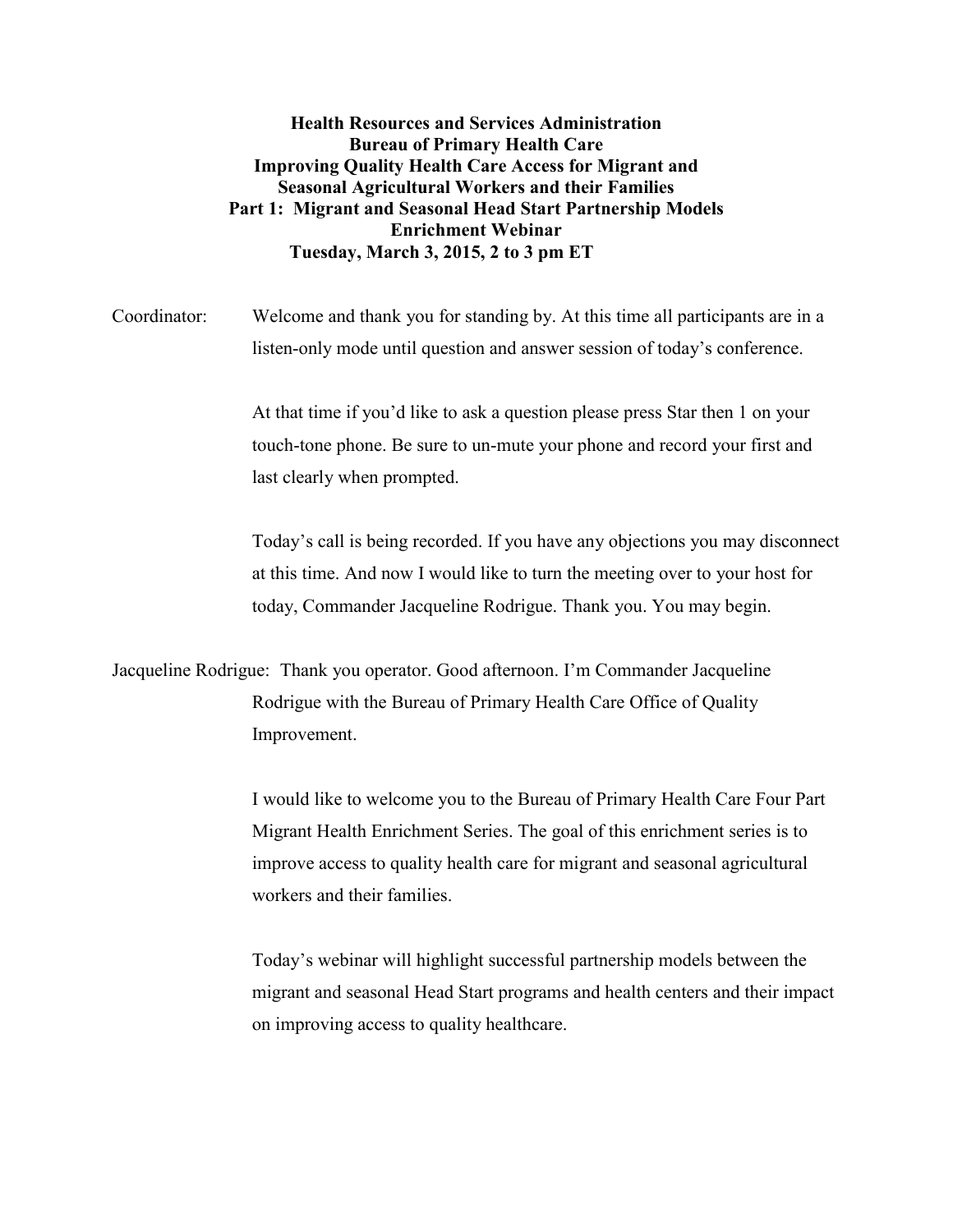I would like to introduce our panel of experts today. Dr. Seiji Hayashi is our Chief Medical Officer and Senior Advisor for Special Populations. Guadalupe Cuesta is the Director of the National Migrant and Seasonal Head Start Collaboration Office.

Teri Buchanan is the Senior Vice President for Family Health Centers of Southwest Florida. Susan Bauer is our Executive Director for Community Health Partnerships of Illinois. And Joe Gallegos is the Senior Vice President for Western Operations National Association of Community Health Centers.

I will now turn it over to today's moderator Lieutenant Israel Garcia, Senior Public Health Analyst and Migrant Health Lead from the Office of Quality Improvement. Thank you.

Israel Garcia: Thank you Commander Rodrigue. First of all I would like to thank the participants for joining today's webinar and thank you to our panel of experts for sharing your wisdom with us today.

> Migrant and seasonal agricultural workers and their families especially children have unique circumstances. Their circumstances often create barriers with the healthcare systems that require more planning and most importantly it requires organizations to collaborate more and to form partnerships.

> At the community level many health centers and migrant Head Start programs across the country have established successful partnership some of which we will be able to hear from today.

At a national level HRSA and the Administration with Children and Families Migrant Head Start programs are proactively engaged in promoting partnerships efforts.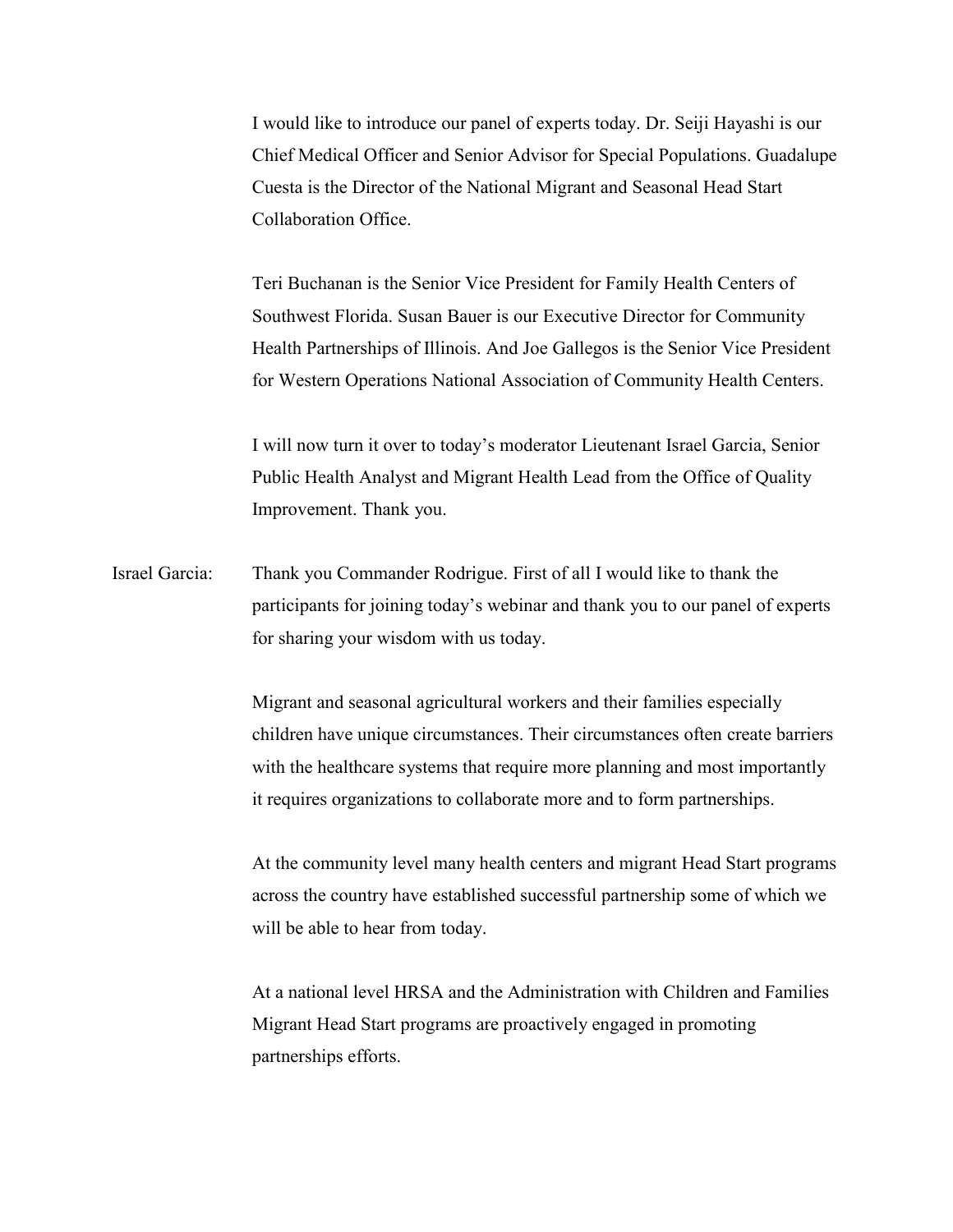Some of our accomplishments include our recently signed Memorandum of Understanding between the Administration of Children in HRSA's Bureau of Primary Health Care.

The development of the affected partnerships guide for health centers in Migrant Head Start programs. Our HRSA and Migrant Head Start programs websites both feature a dual widget to allow outreach workers to find the nearest health centers as well as the nearest Migrant Head Start programs anywhere in the country where the families will be moving next for work.

We have sponsored training at regional Migrant Head Start forums that have hosted over 600 participants in the most recent year. We have sponsored trainings for migrant and seasonal Head Start programs administrators.

Finally we have continued to host national enrichment webinars for grantees like this one. So HRSA Bureau Primary Health Care continues to promote success to quality healthcare through community health centers.

Joining us today is our Chief Medical Officer, Dr. Seiji Hayashi. Dr. Hayashi can you share some of the Bureau of Healthcare's accomplishments and your vision to continue to improve health care access to the migratory and seasonal agricultural workers and their families?

Dr. Seiji Hayashi: Great. Thank you so much Israel. I'm so happy to be here. And thank you so much for hosting the first of the four part series for the Migrant Health Enrichment Webinar.

> This four part series will provide an opportunity to highlight successful models and best practices used by health centers.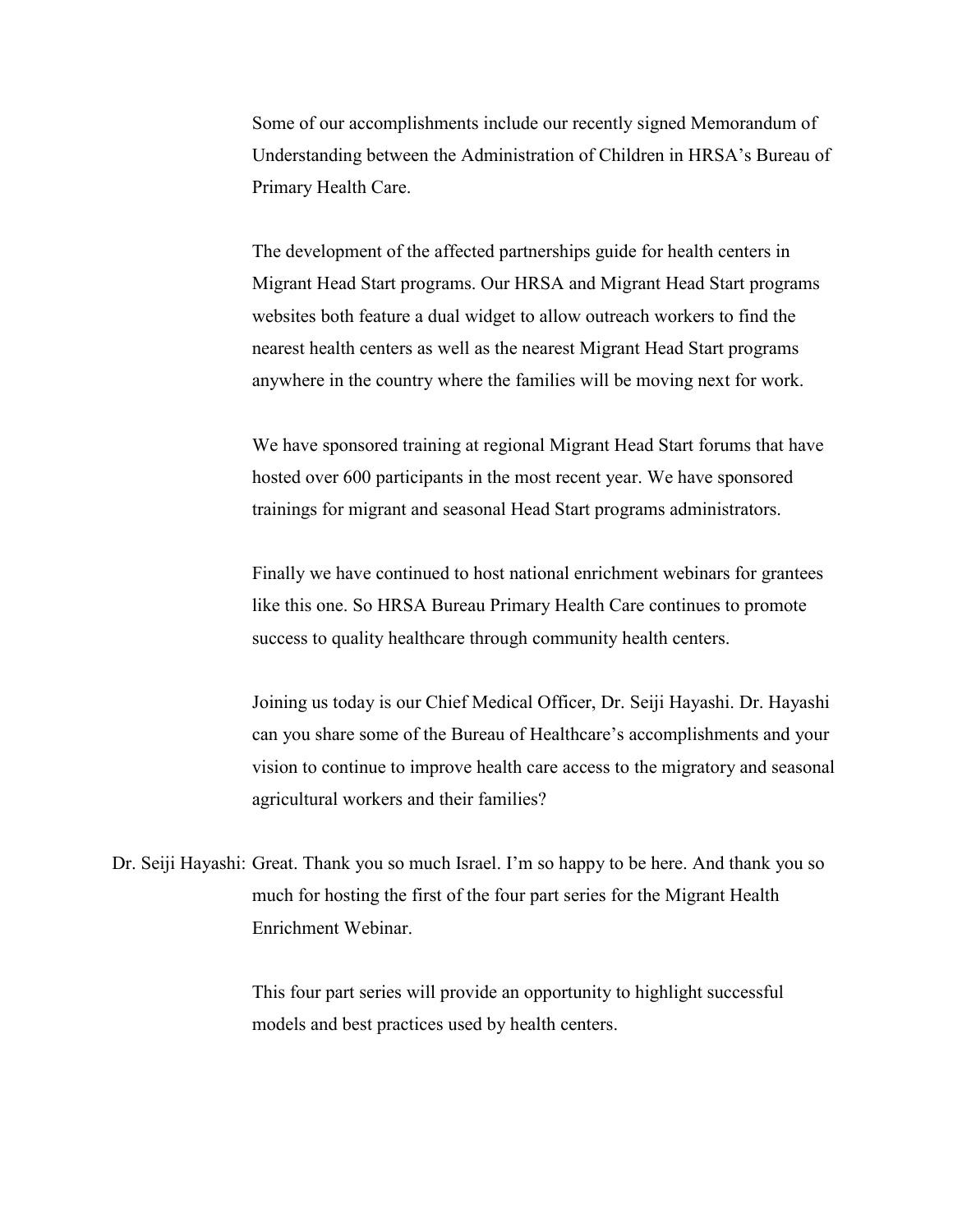And I think that one of the strengths of health centers being a network is really being able to share with each other some of the great things that you guys have accomplished especially in terms of improving access and quality healthcare for migrant and seasonal farmworkers and their families.

So at the Health Resource Services Administration, HRSA, we are an agency of the US Department of Health and Human Services. We are the principle federal agency charged with increasing access to basic healthcare and primary health care for those who are medically underserved.

And within HRSA, the Bureau of Primary Health Care we contribute to the larger HRSA mission through the Community Health Center program.

So our most recent report from 2013 indicate the health centers serve 21.7 million patients. And it's not just any 21.7 million patients. We're talking about the most vulnerable.

The majority of these patients live below 200% of the federal poverty level, almost 3/4 of them live below 100% of the federal poverty level and 1/3 are uninsured.

Migrant health centers alone served almost 800,000 agricultural workers and their families. Moreover we know that this population faces many barriers and challenges as they migrate up and down the stream and the farms in order to harvest the food that feeds America.

So next slide shows the agricultural worker demographics. Based on the most recent National Agricultural Workers Survey (NAWS), the agricultural worker population is predominantly Spanish-speaking, is predominantly foreign-born and this is a very transient population as you see how the streams move up northward during the season.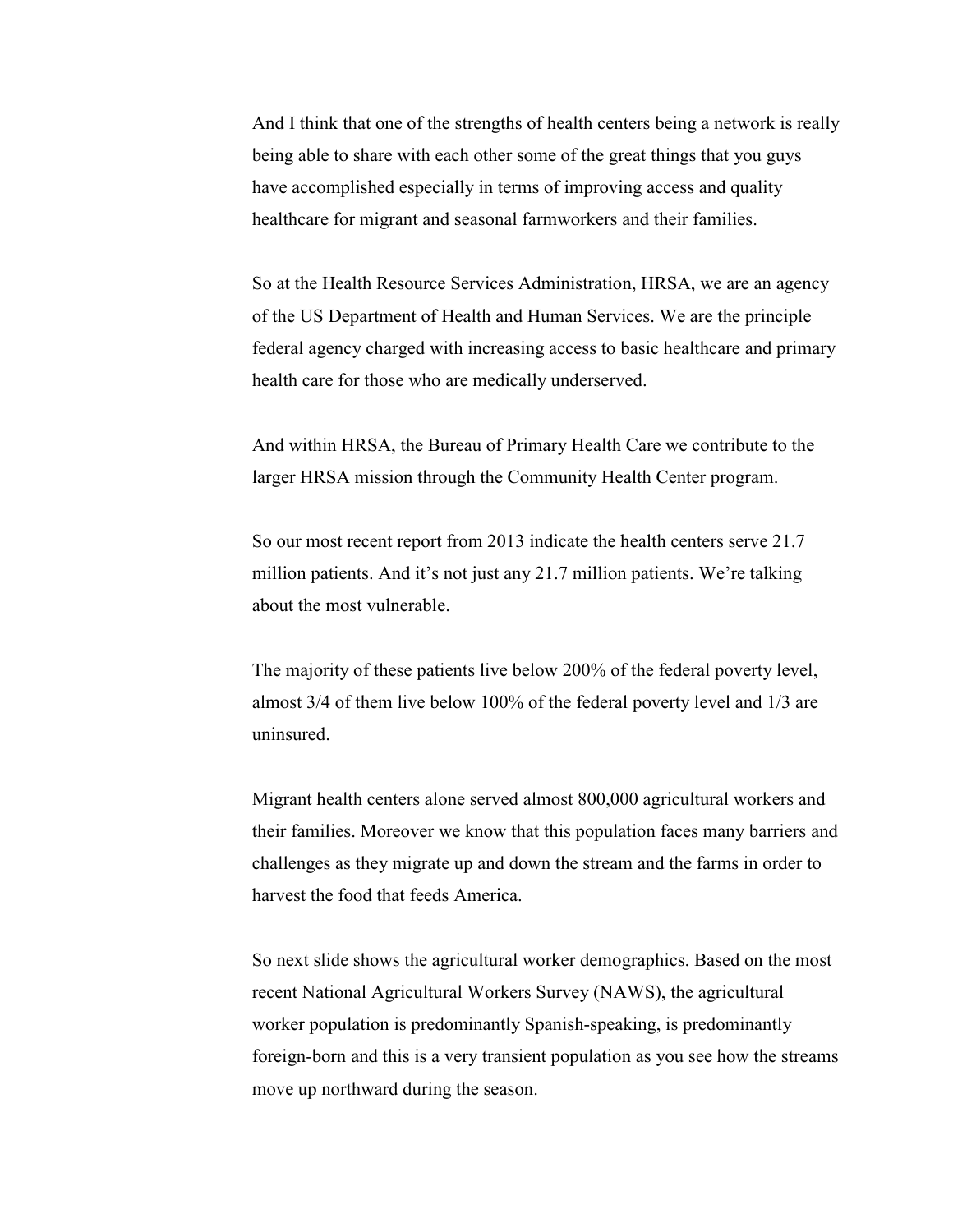In order to meet the healthcare needs of the migratory and seasonal agricultural worker population it requires a lot of planning and it really stresses health centers in terms of their scope of practice not only providing essential primary health care services but also the enabling services. And that's why this collaboration is so important.

The next slide shows some of the key national indicators, probably some of the indicators and numbers that are most important to me as the chief medical officer.

I'm always looking to see how some of the special population health centers are doing in comparison to other health centers in terms of whether they're adopting electronic health records, whether they have been recognized or accredited as patient center medical homes or how they're doing directly with some of the performance, clinical performance measures.

And as you can see from this table the health - the migrant and seasonal farm worker, health centers are doing very well.

Electronic health records are up to 95% of health centers. That's really tremendous. And if you look at the patient center medicals homes recognition 77%, that's migrant health centers are doing better than other health centers which is really incredible.

But when you think about it migrant health centers in order to treat farmworkers and their families they require care coordination. They really require planning their care and doing their outreach and education which is all part of medical homes.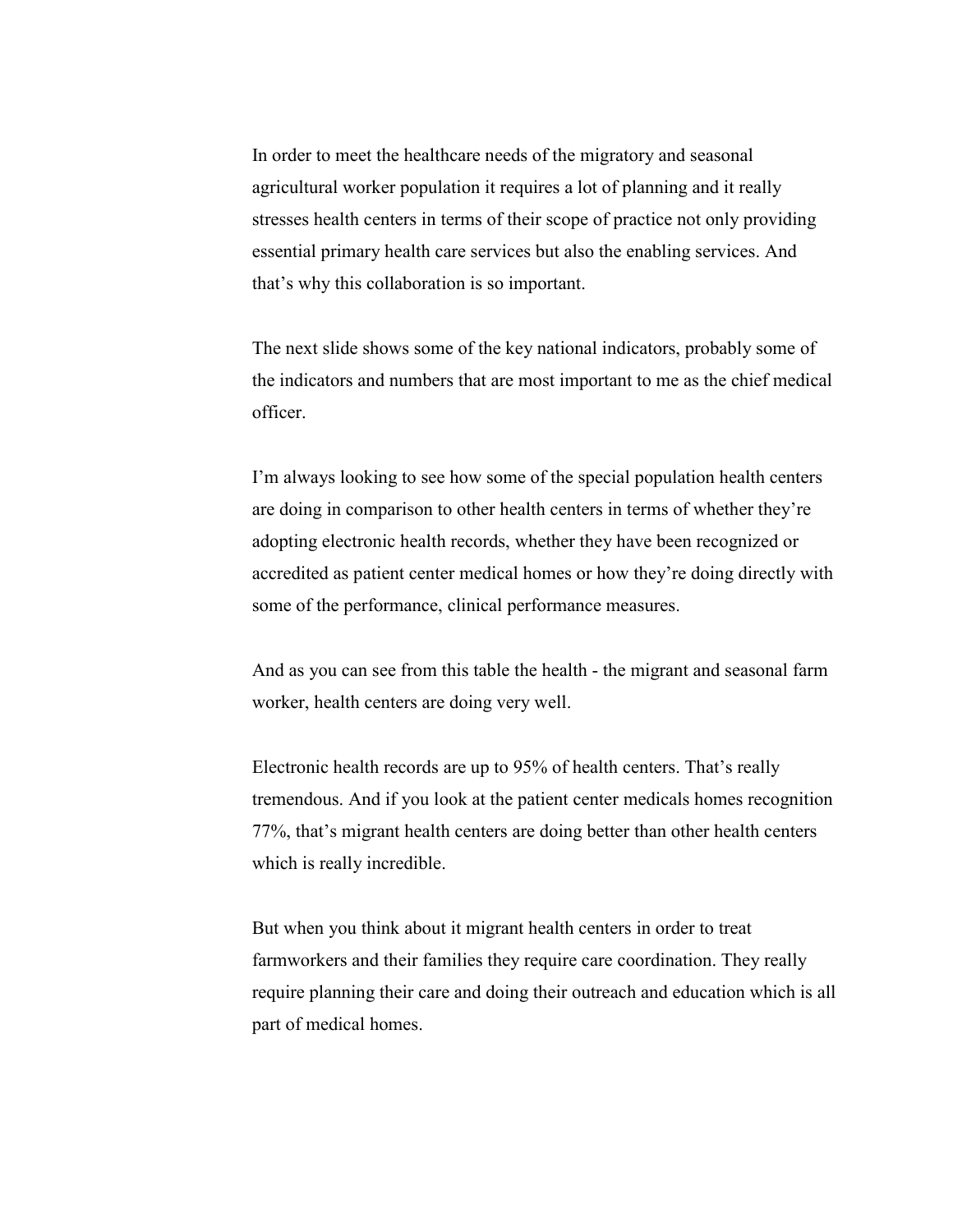And so in some sense it's amazing and in others, you know, they're doing what they normally do. So congratulations to the health centers.

And then finally looking at some of the performance indicators, you know, there's room for improvement for all health centers. But migrant health centers are doing pretty well.

One of the areas that we do need to focus on maybe diabetes where we know that diabetes is not only more prevalent among Latino populations but that treating chronic diseases is so difficult when patients are transitory migrating and have unstable housing. So this is an area where we can all work harder together.

And so what are we trying to do within the program to, you know, further support health centers? This slide shows our key strategies.

In order to take the next step, you know, we still need to improve access to care. We still need - there are many communities in the United States where just, you know, basic access is not present. And so we still need to support health centers in reaching out to these communities as well as putting new clinics in these areas.

Second we have this opportunity to modernize the infrastructure. I'm not talking just about technology but also the systems of care and their processes of care. And then next, you know, why are we doing this? We're not, you know, trying to just increase access to any services.

We're not improving the infrastructure just for the sake of it. It's really to improve the health and the health outcomes of the patients. And so we want to really want to make sure that we keep our eye on the ball, the most important part.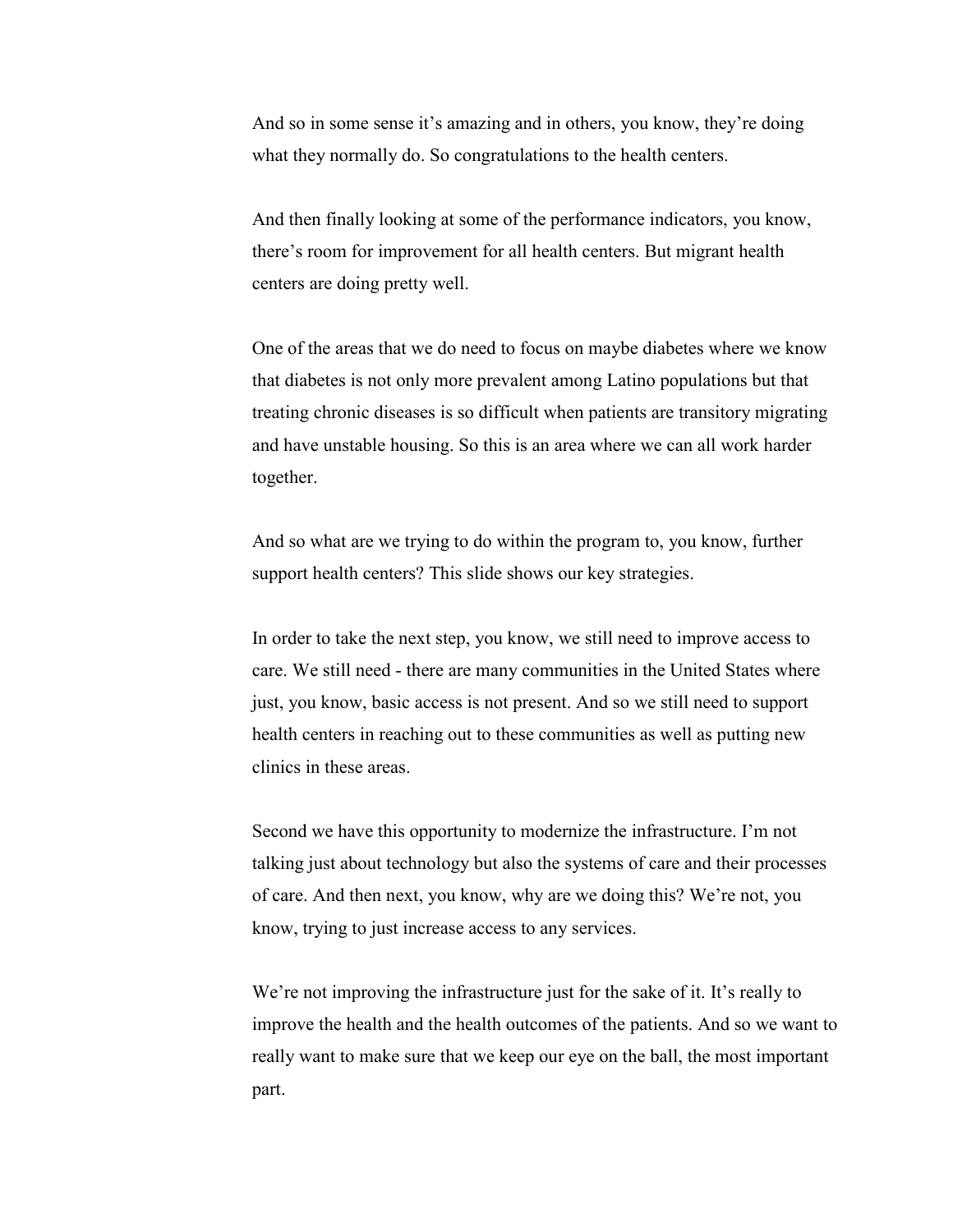And then finally as we help support health centers in making these transitions, transformations and improvements we in the Bureau of Primary Health Care want to do this internally as well.

Not only do we want to be, you know, good stewards of federal funds and taxpayer money but we want to be better at serving the communities as well as supporting our grantees in health centers. So, you know, even with the Affordable Care Act health centers will continue to care for the most vulnerable patients.

And in order to do this we need partners. And that's why I think this webinar and the partnership with Migrant Head Start program is so essential. So I'll turn it back to Lieutenant Garcia. Thank you.

Israel Garcia: Thank you so much for a comprehensive overview Dr. Hayashi. So we learn the health centers are actually serving almost 1 million migratory and seasonal agricultural workers and their families.

> We also learned that this population is predominantly foreign-born and is very mobile. All of these challenges really require organizations to plan in advance and to tap onto other community organizations.

We have with us today Ms. Guadalupe Cuesta from the Migrant Head Start programs who is going to provide an overview of the Migrant Head Start programs and what are some of the advantages in partnering with these programs. Ms. Cuesta can you please give us an overview?

Guadalupe Cuesta: Yes, thank you, Lieutenant Garcia. So, all of you at Migrant Head Start the Migrant and seasonal Head Start program is one of the largest community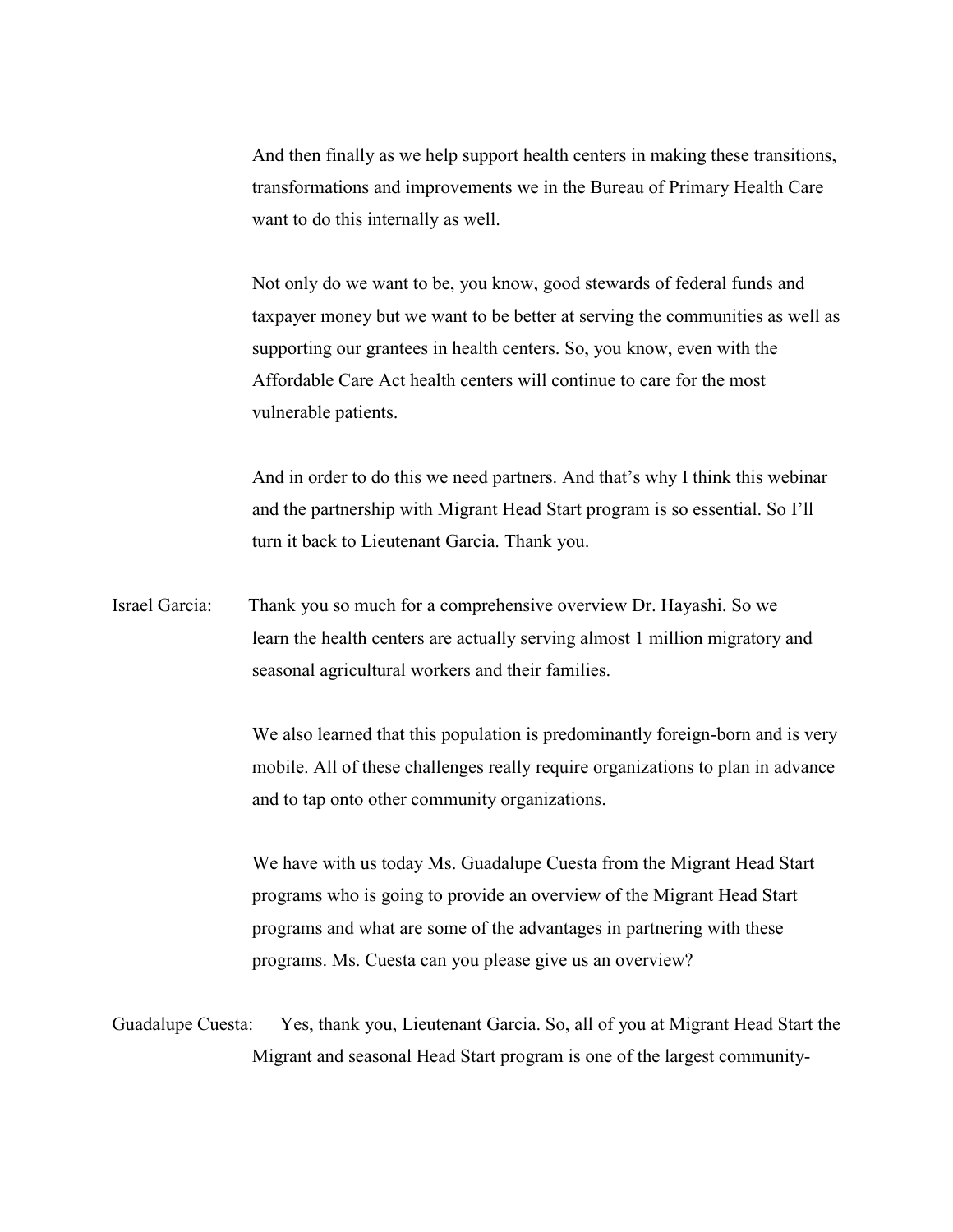based service providers in the nation providing a wide range of services to more than 30,000 children ages birth to compulsory school age.

The Migrant Head Start program provides comprehensive services to lowincome children from migrant and seasonal farmworkers and their families focusing on education which is child development, social services, tandem community engagement and health which encompasses physical, dental, nutrition and mental health.

We, Migrant Head Start programs serves about 30,000 children. Half of what those children are children Zero to 2 years old and the other half is 3 to 5 years old.

We do have some programs to provide Early Head Start services for migrant families and we serve about 155 pregnant women.

Okay there are 56 programs throughout 37 states where we provide services to migrant children. And these are services provided either to center-based or family childcare homes.

The hours of operations during the height of the season can be up to five to six days and an average of about ten to 14 hours per day during that peak season.

These are the types of agencies that you will encounter in those 37 states. They are mostly nonprofit organizations. But we do have a few community agencies that are CAP agencies.

And then also these programs receive federal grants. And they are directly federal to local grantees. So their grantees have a lot of leeway on how they administer those Head Start funds.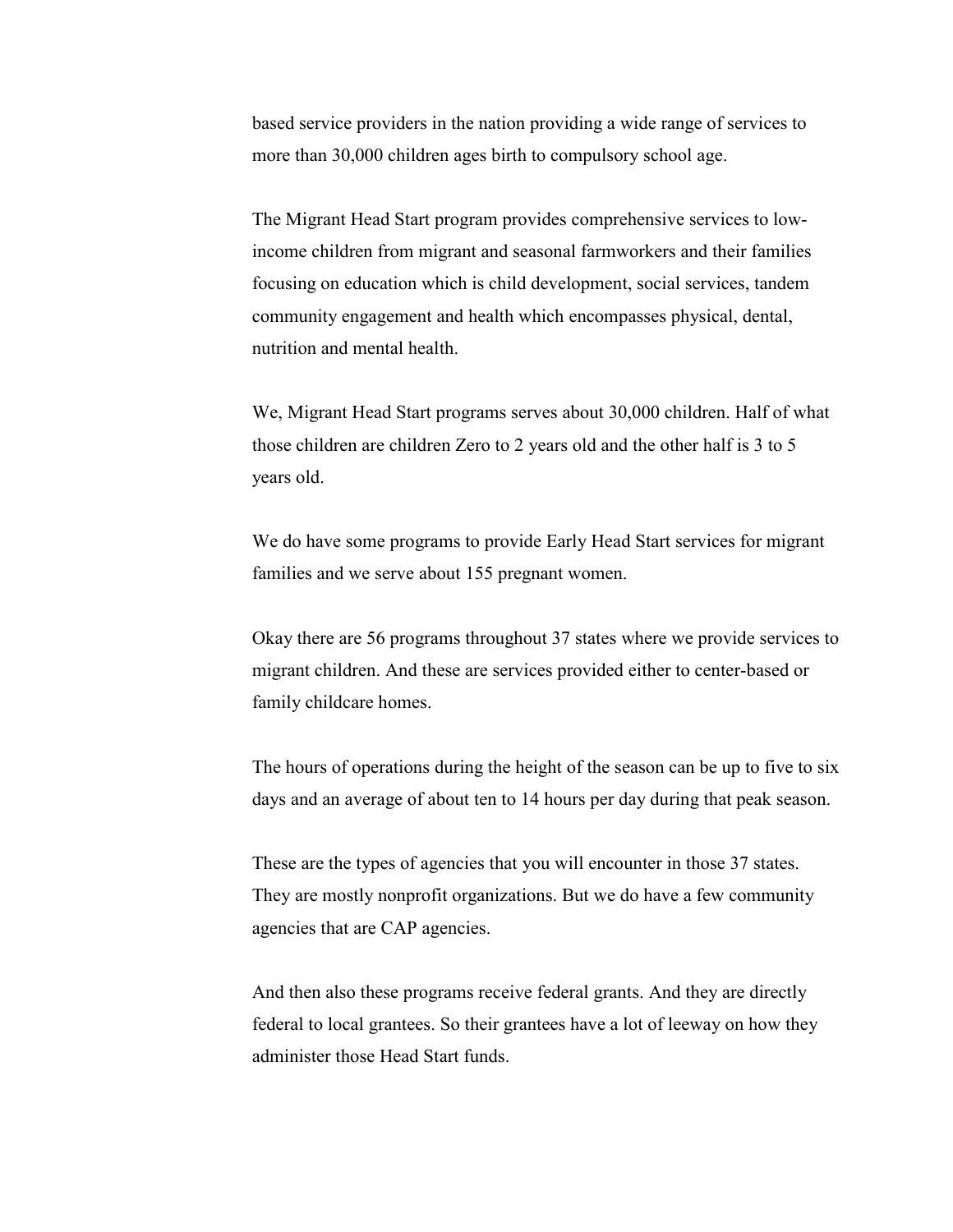Here's the criteria for the enrollment into Migrant Head Start. The first two are also Head Start criteria. But number three and number four are primarily from Migrant and Seasonal Head Start programs.

51% of the income must be from agriculture and must be within the recent 12 months. So every year families have to qualify under the 51% agricultural work.

And number four is this is a little bit different from other migrant definitions is that the entire family must have moved within the past 24 months in order to search for agricultural work.

So that means that it's not just a father leaving. It's not just the mother but the whole family unit migrates. And we provide services to migrant children and seasonal children, well actually migrant seasonal farmworker children.

For migrants we ensure that all the funds that are received from Migrant Head Start are primarily for Migrant and Seasonal Head Start children. Priority goes to the migrant children.

We do have some slots that offered for seasonal workers that the families that move the most are the ones that qualify for the services as a high priority.

Also we have the strictest definition of agricultural labor is that our families can only work and qualify through grow crops, grow and tree crops. And there is some nursery and some tannery work.

So as Lieutenant Garcia had mentioned a Memorandum of Understanding between the Administration for Children and Families and the Office of Head Start, HRSA's Bureau of Primary Health Care has improved collaborations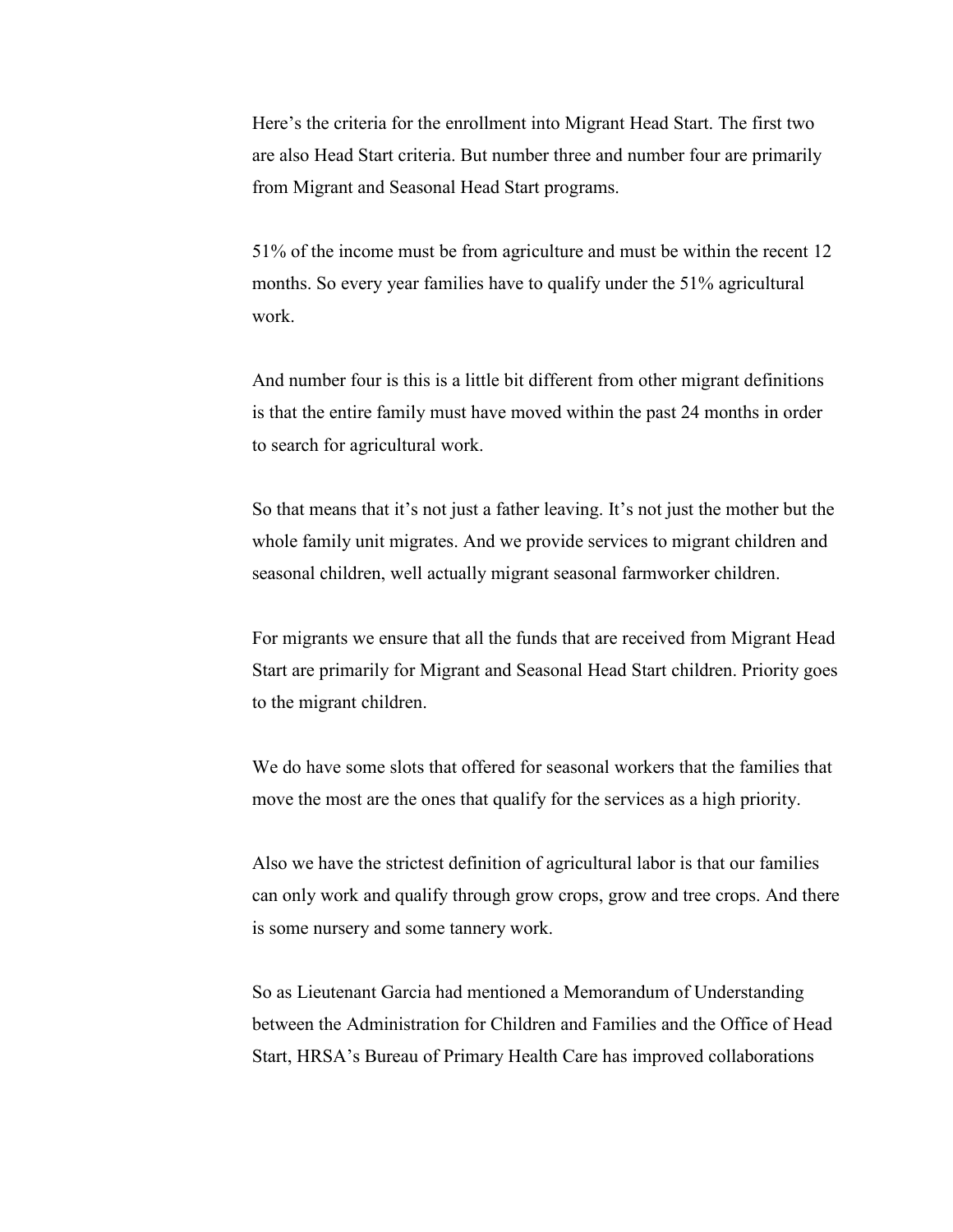between Migrant and Seasonal Head Start and health centers and therefore increased access to health services for children.

But where we have seen a lot of improvement is the prevention, early detection treatment and continuous care to the children of Migrant Head Start in that collaboration with the health centers.

The collaboration has not only improved access to health services but it also has increased its coordination in maximizing resources.

Both the health centers and Migrant and Seasonal Head Start use some of the same activities. And therefore it is a great place for actually maximizing the resources.

For example in Migrant Head Start we have an equivalent position which is the family service worker as is equivalent to the promotoras and outreach workers from health centers.

They do recruitment of families. And as you can see on this slide we have put almost half of our families new every year. So that's a great opportunity to provide new services to new families.

And then of course, you know, the other half is for those families to do continuous health. But I think this is a great opportunity since we both do recruitment it's a great opportunity to share that task.

Also there's a Migrant Head Start also enrolls children in Medicaid, CHIP and health insurance market place. That's a great opportunity to also collaboratively work on that.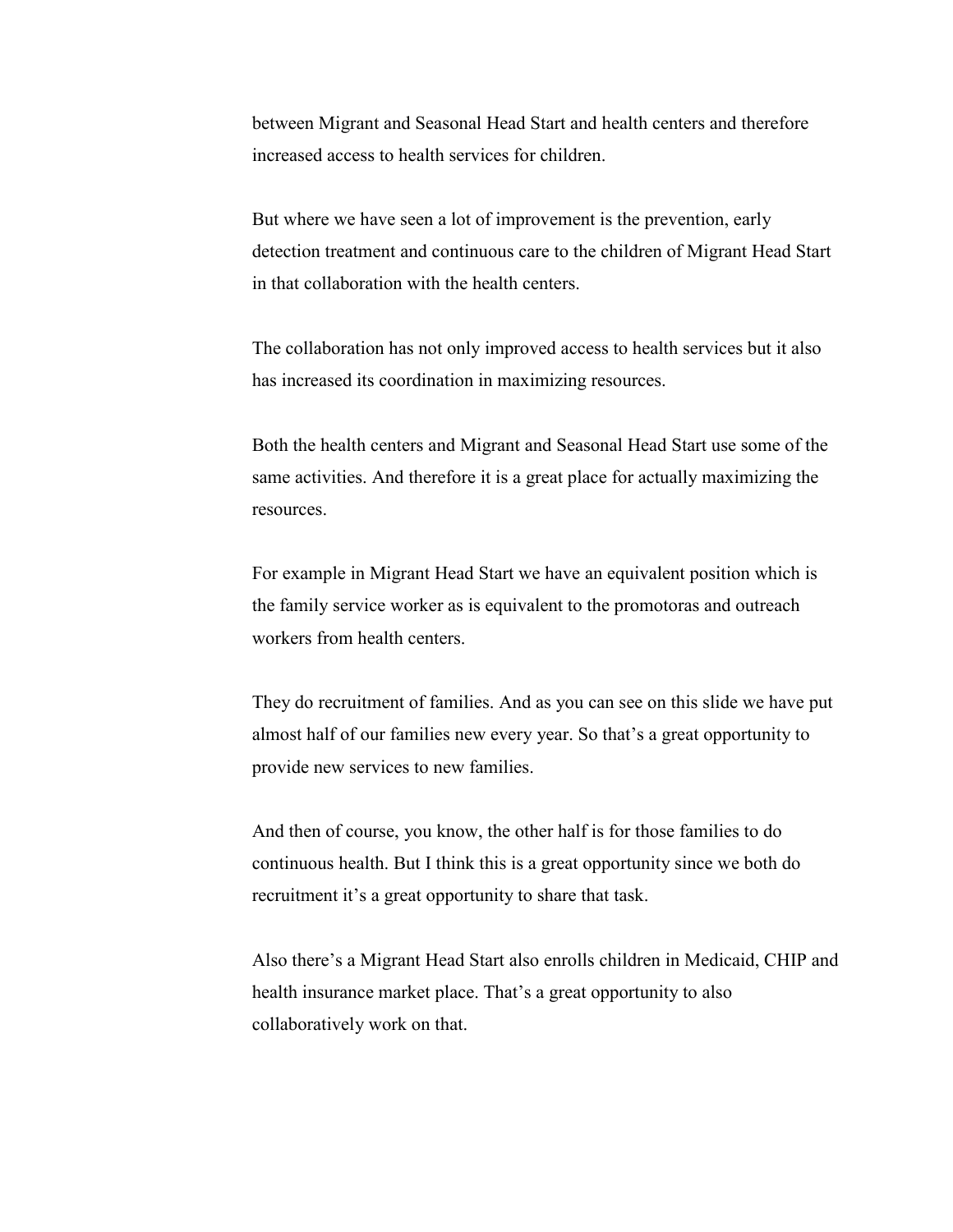Transportation, interpretation and translation are also part of the family service worker activities. So and I know that the promotoras and health outreach workers also do the same thing.

We have also a physician who oversees case management. And those are health managers for Migrant and Seasonal Head Start. And they oversee education plans for parents and training and technical assistance to program staff in the area of health.

And the last thing -and these are just some of the things that we can coordinate and maximize resources- is the collaboration of community needs assessments.

Migrant and Seasonal Head Start programs conduct needs assessments on annual basis. So they do have a lot of data, and I think this is a great effort for an joint assistance to each other to maximize resources.

So I'll leave you with, if you're interested in learning more about Migrant and Seasonal Head Start programs or if you want to begin working and collaborating with a Migrant and Seasonal Head Start program in your area, please feel free to contact me anytime. We can set that up and I'd be very happy to help you. Thank you.

Israel Garcia: Thank you Ms. Cuesta. It seems like some of the advantages for both programs is the fact that they get to share some of the costs associated with outreach.

> On one hand the Migrant Head Start programs do a lot of the outreach transportation and translation services.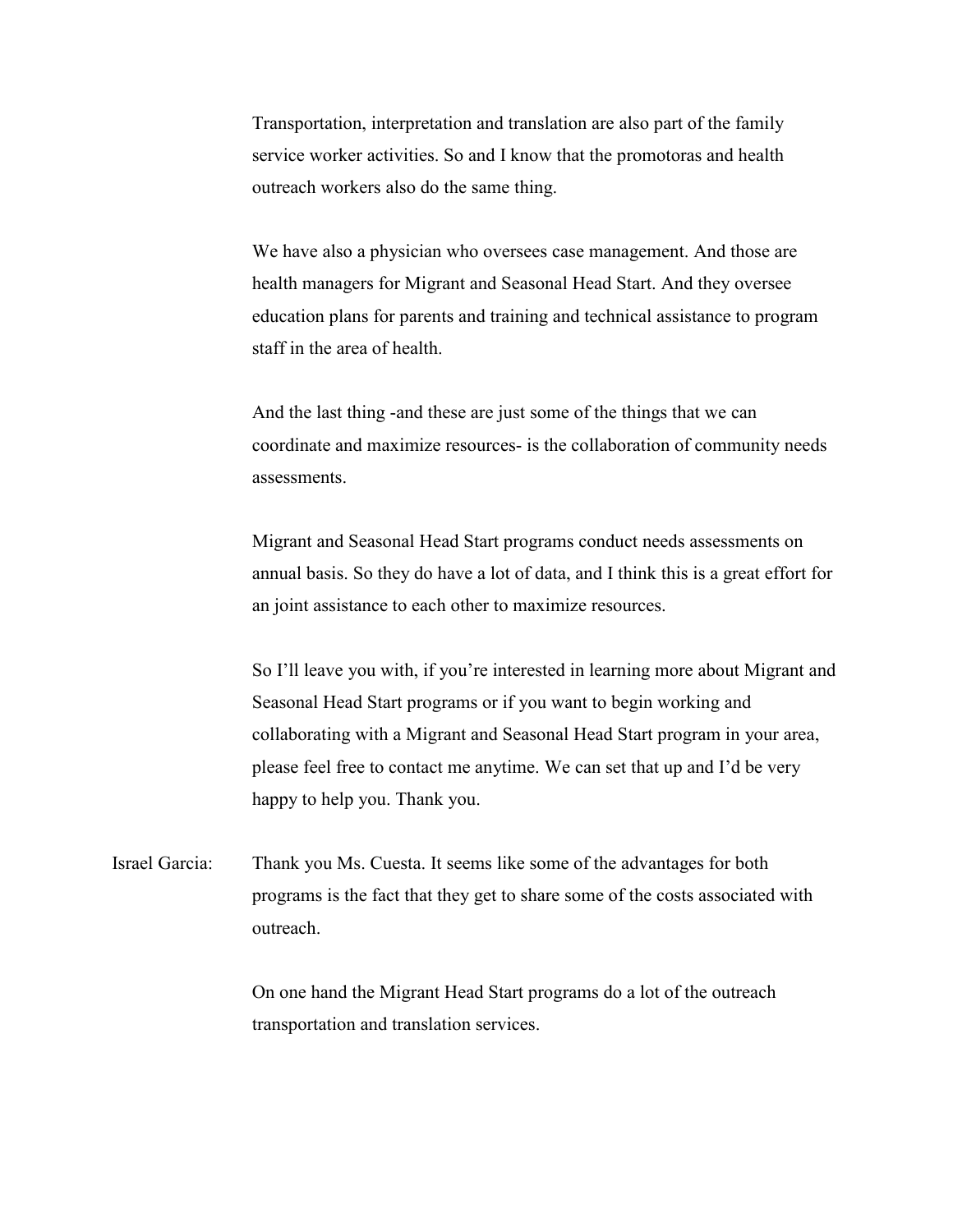On the other hand a health center can concentrate its resources in and providing the primary health care services at a low cost. It sounds like a winwin situation over here.

So we will now hear from two of our health centers that are already having success in their partnerships with Migrant Head Start programs.

First we have Ms. Susan Bauer who is the Executive Director of our health center in Illinois. Susan can you give us an overview of the success you are having with your current partnerships?

Susan Bauer: Thank you very much. I appreciate that introduction. I want to quickly make a shout out to a couple of our valued partners at the Migrant Head Start program here in Illinois.

> Lety Vicente who is the Health Manager and Molly Joseph-Parker who has been the Director of the program for many, many years.

And I'm thrilled to see this is something of interest to so many colleagues of the country because this is a particular partnership that we're very proud of and have been in effect for over three decades now so thanks for the invitation to share our experience.

I seem to be having trouble moving these slides so if somebody would be kind enough to go to the next slide I'd appreciate it.

I'm not going to spend a lot of time talking about our organization but just to say briefly that CHP started off as part of a larger social service organization, the Illinois migrant counsel and spin off in 1991 to focus exclusively on health services.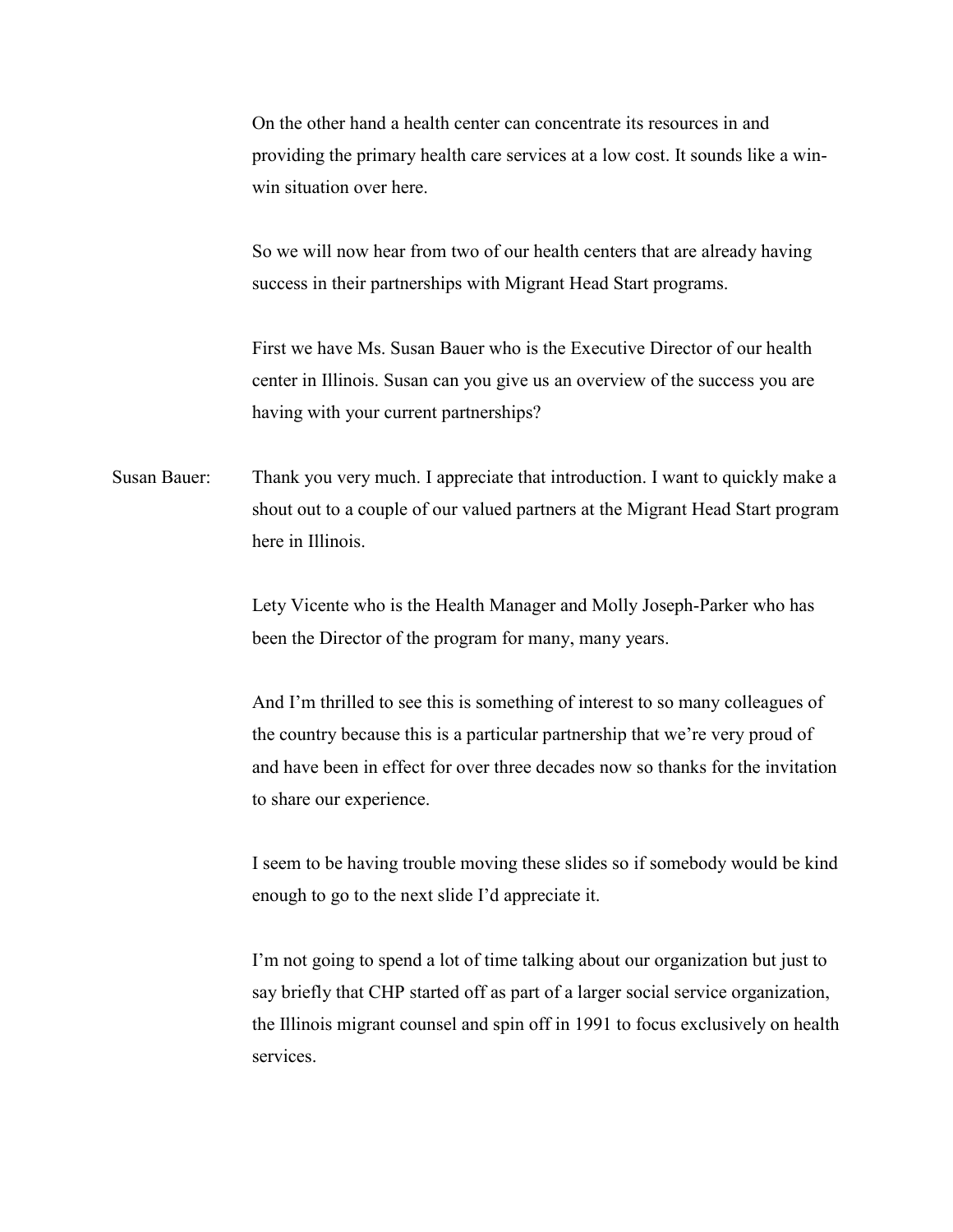We're one of the original migrant voucher programs if you've heard of a voucher program. But like any health center these days we have evolved over the years in response to the changing needs in the communities that we serve and now operating a network of five health centers. We also have a number of seasonal sites and provide comprehensive medical dental and behavioral health services.

Over the years we've really developed models that responded to realities of the needs of children in Migrant and Seasonal Head Start programs. And just to give you an idea of the scope of things their program is statewide and our program is essentially statewide.

We cover the top 2/3 of the state of Illinois. There are two other migrant health grantees in the southern part of the state. So we have a lot of geography to cover folks which is not one of our friends but I'll be discussing challenges later. Can we have the next slide please?

Thank you. So as I said our partnership really goes back to 1992. It was the first year that I started working at the state level for our organization.

And just through a fortuitous encounter a friend introduced me to the health services coordinator at the Migrant Head Start program statewide. And we hit it off right away and had one of those heartfelt talks about the lack of coordination at that point between our two organizations and how we could make this work better.

So Kay Weatherford who's now retired and I spent considerable amount of time really working through the nit and grit of two templates agreements, one for the general health services and the other for dental services.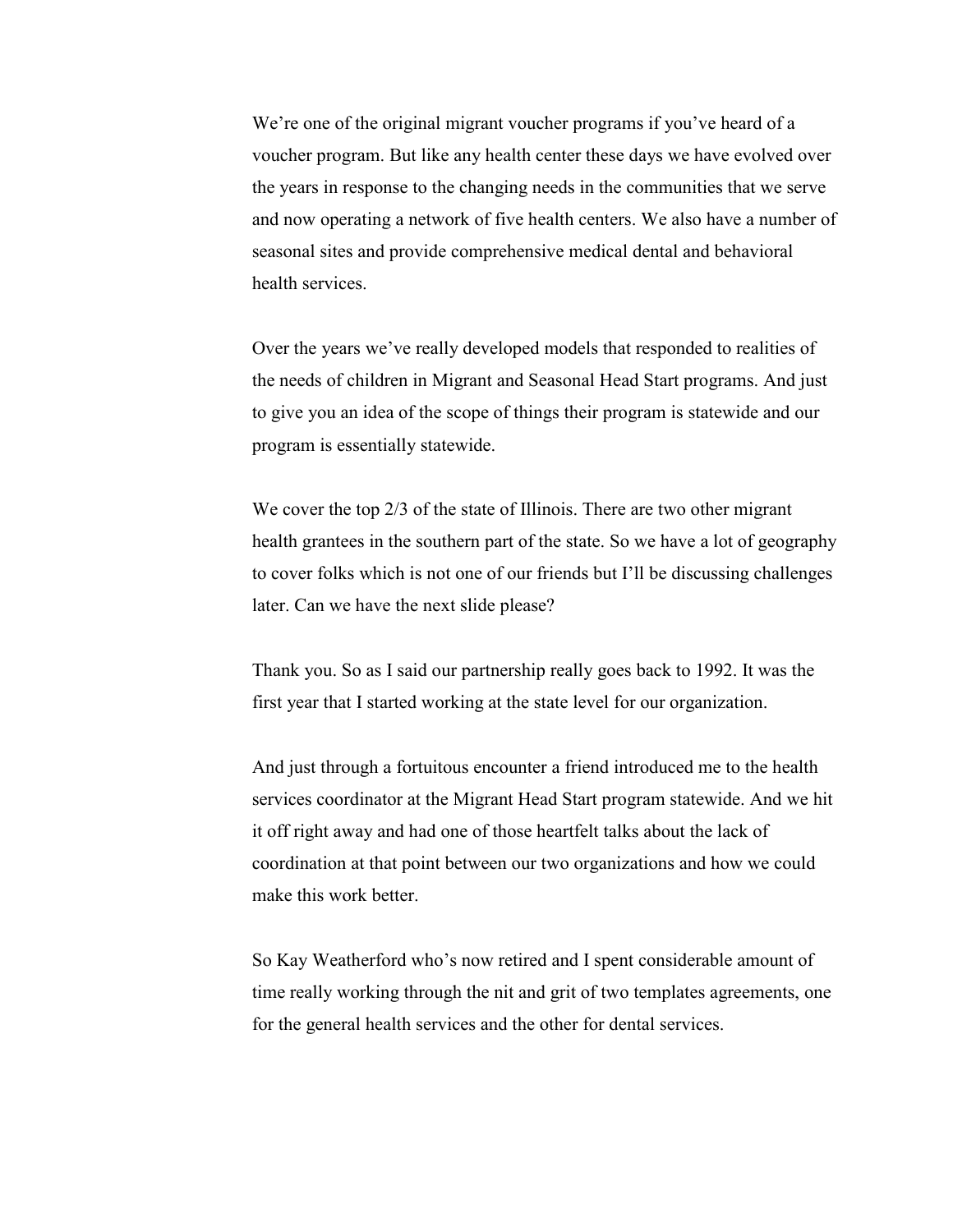At the time we had a two chair mobile dental unit that we took from site to site. We've since changed over to portable equipment which I highly recommend and would be happy to share more information about that if anybody is interested.

But these templates are basically the same ones that we use to this day along with the planning grid to make certain that we capture as robustly and clear with as much clarity as possible who is responsible for doing what to get all these services that the children need during the season.

Next slide please. One of the things I just noticed I passed by was another component of that we'll discuss very briefly in my remarks is the importance of working at the level of coordination not just for services but also getting engaged with one another's processes in terms of advisory committees and board of directors. So I'll come back to that in a moment.

So obviously our primary goal and challenge is trying to get all of these services to a mobile population with unpredictable arrival and departure rates completed within those 30 days of the child being enrolled in the center which is no small feat folks.

So some of the strategies that we've used and we used a different strategy for each center so it's not a cookie cutter so to speak. So in some cases as I said we bring those services directly to the center using portable or mobile equipment.

We also have established as one of our health center sites a seasonal site as one of the largest Migrant Seasonal Head Start centers in Illinois in Rantoul.

So we have an ongoing continuous presence there that also allows us to have a nurse on hand who can do some of the services that Head Start needs. And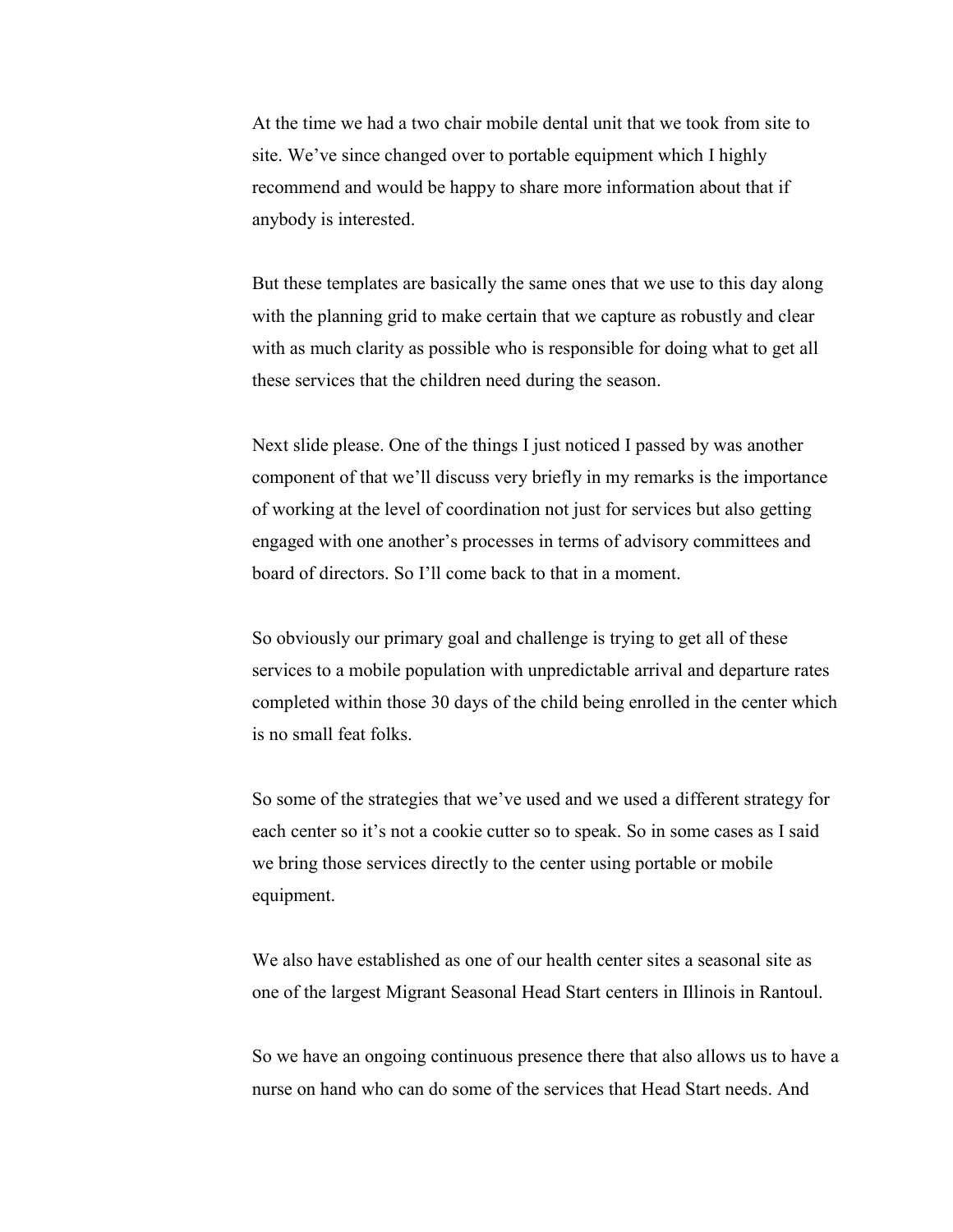actually we do that at one of the sites to doing the observations and the infant room and providing training as needed to the health center staff - I'm sorry to the Head Start center staff.

We are also co-located our clinic in the Migrant Head Start center in the same building as our Kankakee location.

So we've found a location originally and then encourage them to occupy an available space in that building which has worked terrifically because I don't know about you all but I hate the idea of putting a bunch of little ones, you know, in their car seats or whatever and putting them on the bus to get them to the clinic. So wherever we can we bring the services to the center.

And then we of course also contract with other health centers because we can't be everywhere at once. So we do contract with other health centers and other private practices to provide services in some of the areas that we can't reach as well as coordinating with local health departments if we're in need of supplemental services for immunization and the like.

Next slide please. So this past year and the numbers I have to say folks have really dwindled over the years. I mean there has been a lot of changes in migratory patterns of farmworker families that come to Illinois.

So these numbers used to be much larger but statewide the Migrant Head Start program served 439 children in the last year for which we have complete data. Of those we served 143 of those children. The rest were served in the far south part of the state working with other providers.

But in addition to all of the early screening we obviously do a lot of coordinated case management which is essential especially when children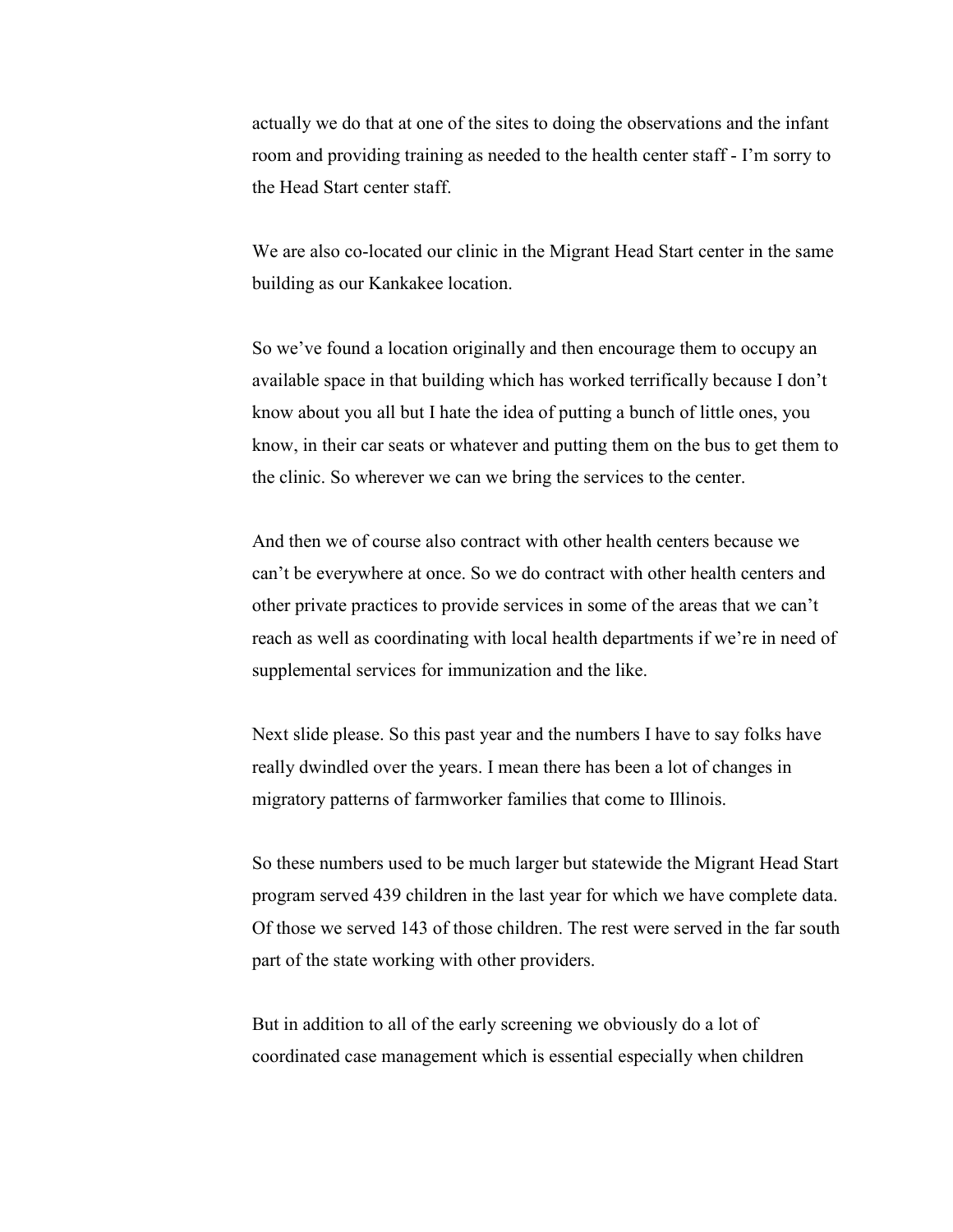have very special needs that require perhaps rehabilitative services and the like.

So we have our nurse case managers work with the staff at the Head Start centers to make certain that those children whether it's here or back in Texas or wherever they may be on their travels throughout the United States or internationally that they have follow-up that they need.

Parent engagement is also an incredibly critical part of all of this. And because we consider the families as a whole we do coordinate our activities such as open houses and health fairs and the like so we can provide enrollment services to give the families enrolled and the other family members enrolled in our clinic services as well as provide health and education to the families regarding the well-being of their entire families including the children in the Head Start centers.

Next slide, you can see here and this data was provided to me by Lety Vicente, so this is statewide data that includes the data of the activities that we provided.

But I think it is pretty impressive in terms of what was accomplished statewide in terms of those required services and especially for mostly migratory populations.

And again I'd love to take all the credit for that but, much, much credit is due for the folks at migrant Head Start and the other community partners that are participating and contributing.

Next slide, okay I didn't want to just kind of sugarcoat everything folks because they are plentiful challenges in doing this work successfully.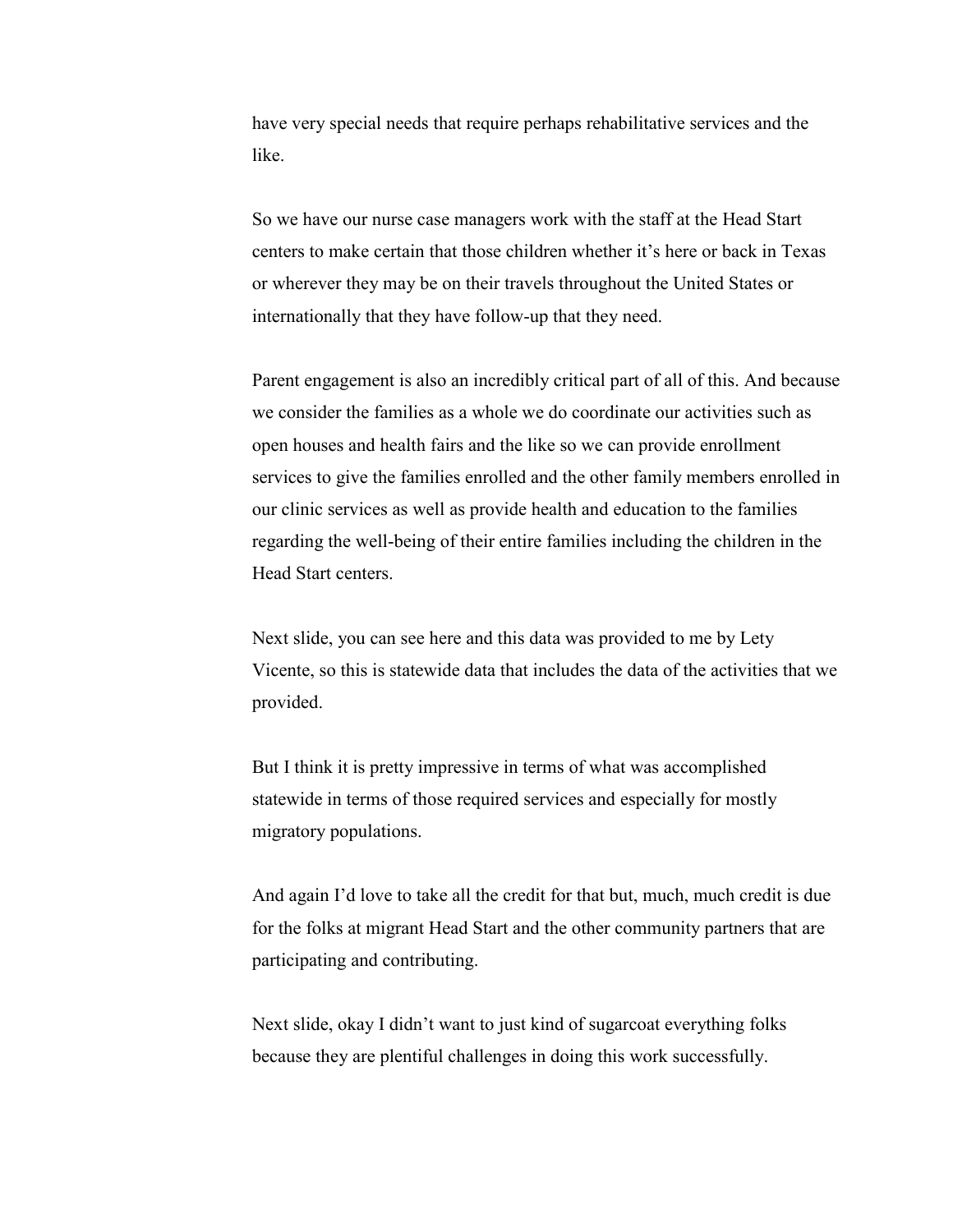So as I already mentioned migration itself and the unpredictability of not just from year to year but even within the season.

You might have a crew of workers that thinks they're going to be arriving Monday after the Fourth of July and they end up showing up surprisingly a week before that and now we have to scramble and reschedule.

Time is not our friend either. The clock is ticking and our friends at Head Start need things done in a certain way. And sometimes we have to really sit down face to face and negotiate what is realistic in terms of us being able to accommodate all of their needs especially if they have families kind of "trickling in."

As I mentioned we have a lot of geography to cover and staff turnover is an issue as well. We are so thrilled to see staff come back year after year.

But if somebody is new in their position as health services coordinator at a site they may not understand really what is all encompassed to get permission signed in that.

One of the things we do is we make certain that our, two of our leads are at the State Workshop every year to make certain they receive the Head Start's pre-training so that they can go over all of the paperwork with them and begin that coordinating process even before it gets down to the center level.

So again you all are pretty good readers so I think I can go on to the next slide in the interest of time. So just in terms of sustainability and replicating all of this good work I think, you know, some of the key lessons that we've learned is first of all building positive working relationships is really foundational to everything we're trying to accomplish.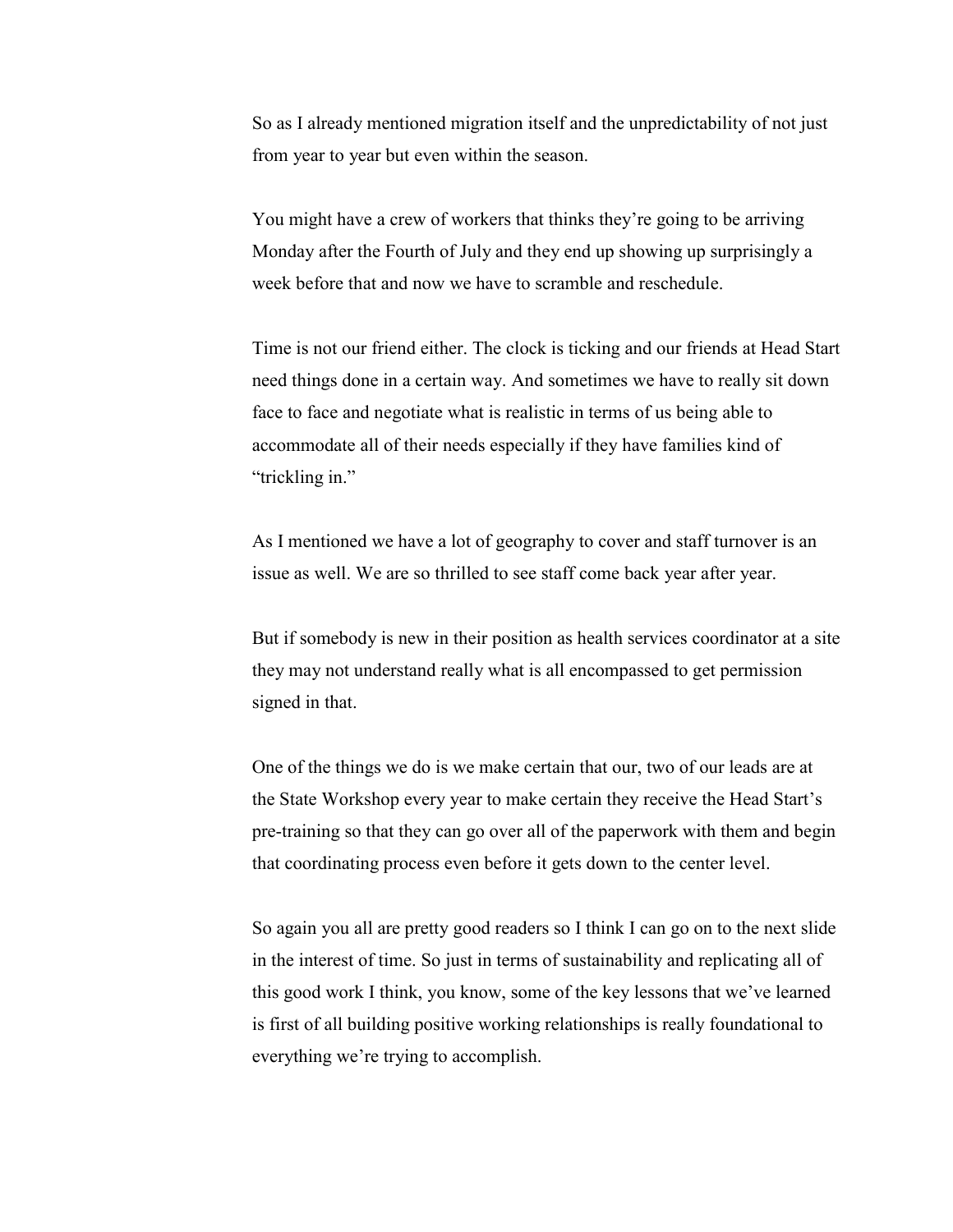And it sounds real simple but it's not always all that simple. It takes some time. It takes building trust. It takes clear ongoing communication.

But I think as long as we are focused on our common purpose and let go of any negative assumptions or if there was something that happened last year that didn't go well for whatever reason we need to learn from that but move on and then really looking to support one another through special events and advisory committees.

In our case we actually have two members of our board of directors who are allied with Head Start. The one that's currently the educational coordinator for Head Start center near our Aurora clinic, Alexia who's the secretary of our board.

Another board member Juanita Losa is a retired family services coordinator from another Head Start center near Kankakee site.

So we deeply value what they bring to the table in terms of experience and knowledge. Add we likewise have members of our health staff that serve either on their health advisory committees or their board of directors.

In terms of structured ongoing communication, you know, meeting once before the season starts is just not enough. Things are going to go wrong. There will be problems and bumps in the road so really having those especially scheduled, let's get together for coffee every other week just to have a quick check in and see how things are going is really important.

And finally celebrating those shared successes, sharing our data with one another, helping us to learn from what went well, what didn't go so well and applying those lessons for the next season.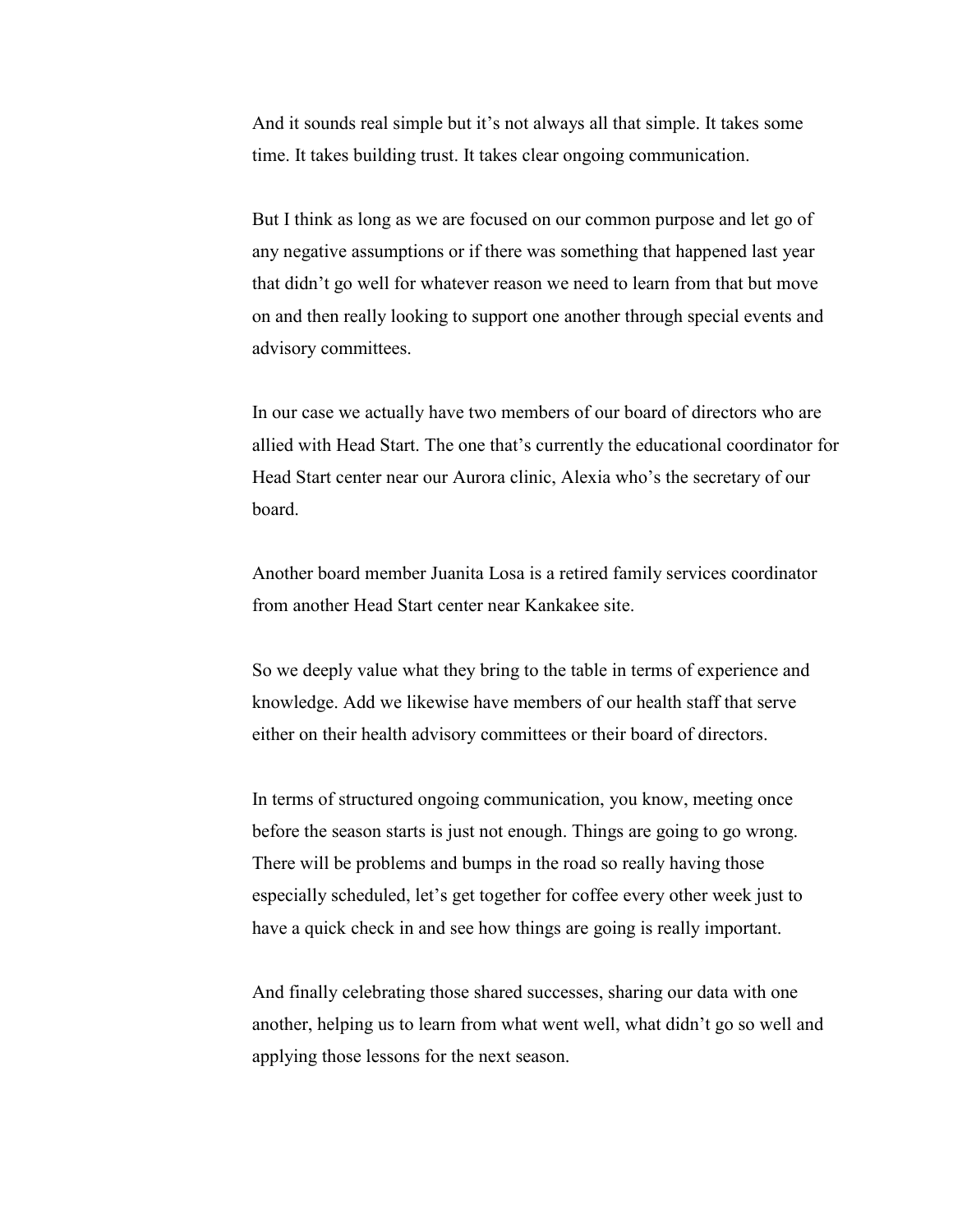Next slide. I think that may have been it actually. That is it, yes. Thank you.

Israel Garcia: Thank you so much Ms. Bauer. Despite the challenges you addressed your program seems to be having a major impact in some of the clinical outcome measures for the children of agricultural workers.

> It looks the planning is truly a partnership which allows you to adjust the services needs for this population. So without further ado we have our next speaker Ms. Teri Buchanan from the Family Health Centers of Southwest Florida.

Ms. Buchanan can you share what has been the impact on quality healthcare access through the partnerships with Migrant Head Start programs and what can others learn from this experience to develop a sustainable partnership model?

Teri Buchanan: Yes thank you Lieutenant Garcia. Family Health Centers began in 1964 as a Migrant Farmworker Medical Outreach program that was part of the Lee County Health Department.

> We were known as the Lee County Migrant Health Center operated out of four double wide trailers with 27 employees which are shown in that photograph, our original 27 employees.

Today Family Health Centers of Southwest Florida is a private not for profit federally qualified health center and we operate 17 medical and eight dental practices in three counties.

We employ 62 medical and dental providers and have 310 support staff. The facility pictured in the slide is one of our larger facilities. It's just under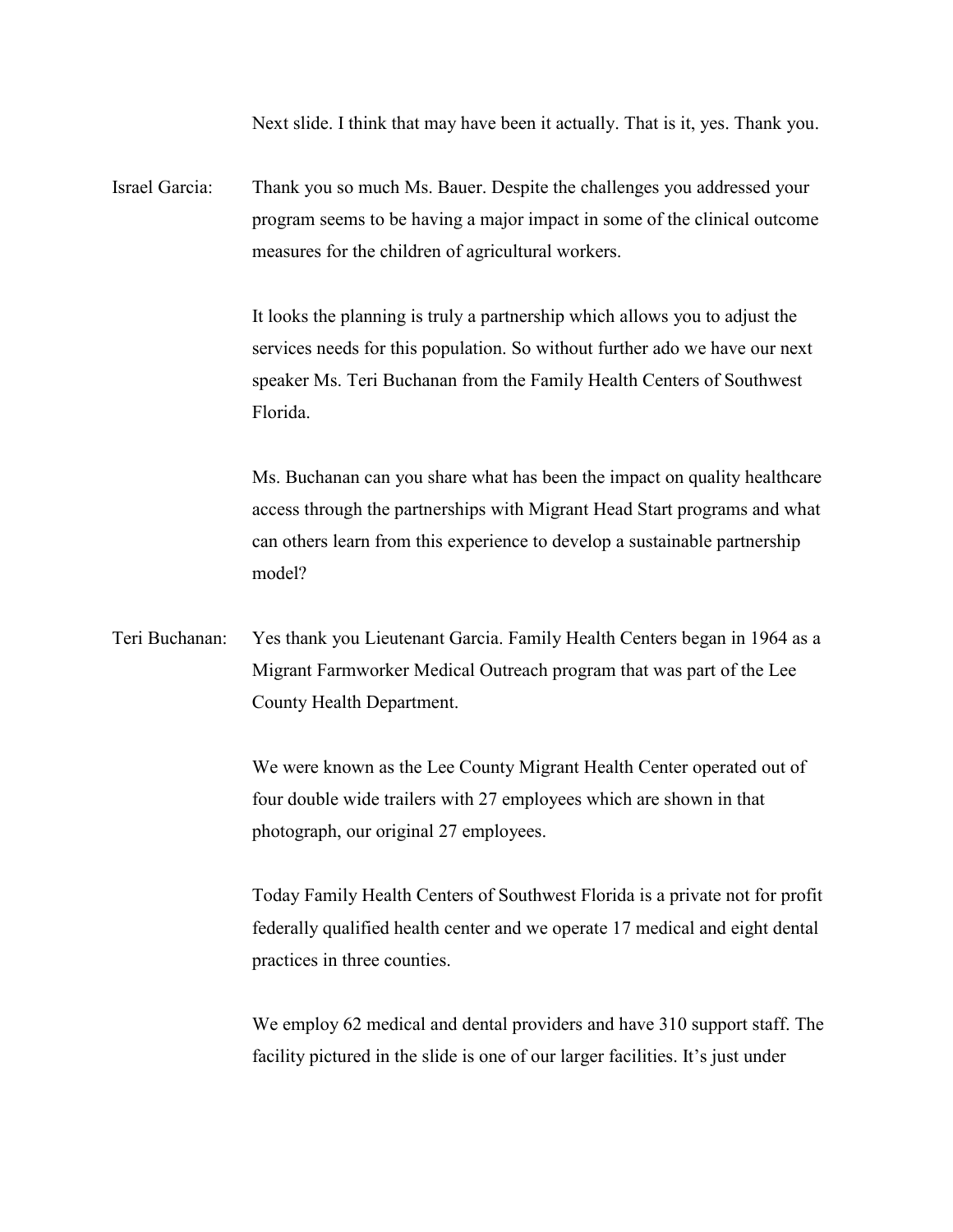30,000 square feet. It houses adult medicine, dental, pediatrics, women's health, a lab and an in-house pharmacy.

Next slide please. Over 150 years ago a local Head Start grantee, the Redlands Christian Migrant Association contacted us about funding that was available to provide dental screenings to children.

Local dentists in the area were not interested in participating because of the low Medicaid reimbursement rate. However as a community health center this was an excellent opportunity for us and the partnership we established with them continues today.

Our social service department continues to hold health fairs and screening events for migrant and seasonal farmworker families. And they refer the children to our dental and pediatric offices.

One area we felt that needed to be addressed was education and recently created a chronic disease management program.

Next slide please. The slideshows, this slide shows the dental care we were able to provide in 2014. Our dental providers were able to see 31,049 patients 102,673 times.

We currently employ 18 dentists, ten dental hygienists and 58 dental assistants. The majority of them are bilingual with English and Spanish.

With the Head Start screening program we were able to provide dental screenings to 1100 children across three counties. And a follow-up care is required if children are referred to one of our eight dental offices.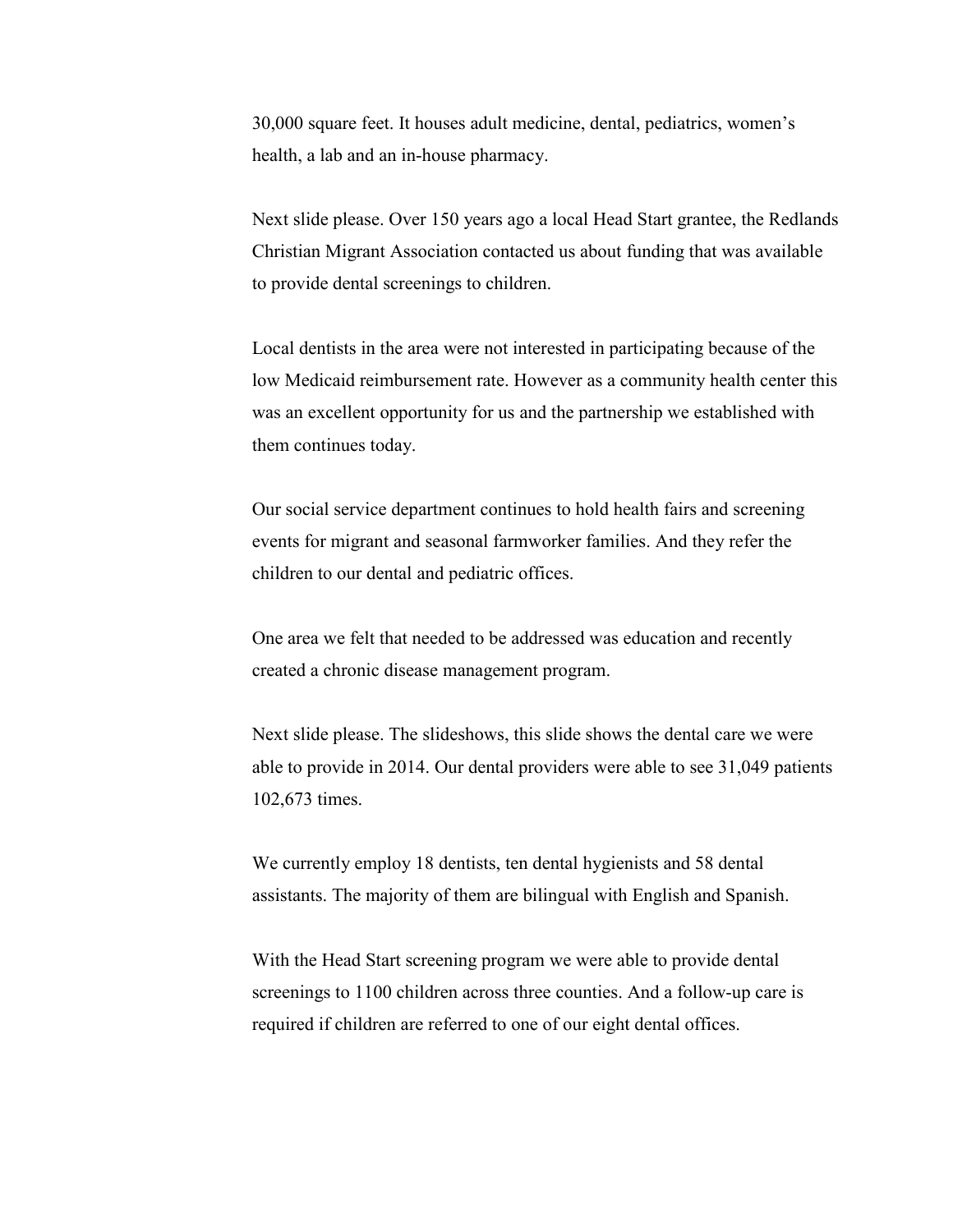In 2014 we were able to see 1432 migrant and seasonal patients for dental care. And we saw them 5737 times. The average migrant and seasonal patient sees a dentist four visits.

The next slide, the next slide shows our social services and chronic disease management departments. They do an exceptional job of reaching out to migrant and seasonal population.

This slide shows the impact these two departments have add on the community. Over the years relationships have been established with migrant camps, housing facilities, various churches and schools that permit us to hold outreach and educational events.

Both departments are fully bilingual. The social service department was able to hold 107 different events and classes and touch the lives of 5113 individuals.

Our chronic disease management department was able to provide education to over 2000 people. Family Health Centers has also been able to arrange for our Boston University fourth year dental students to accompany the disease management staff and provide oral hygiene education to elementary school students first through fifth grade.

The next slide, this slide shows our UDS numbers for 2013 and the impact that chronic disease management education and the social service outreach teams have in reaching the community.

The next slide, as a community health center the Head Start program is a huge opportunity to see children that may not have had access to dental care.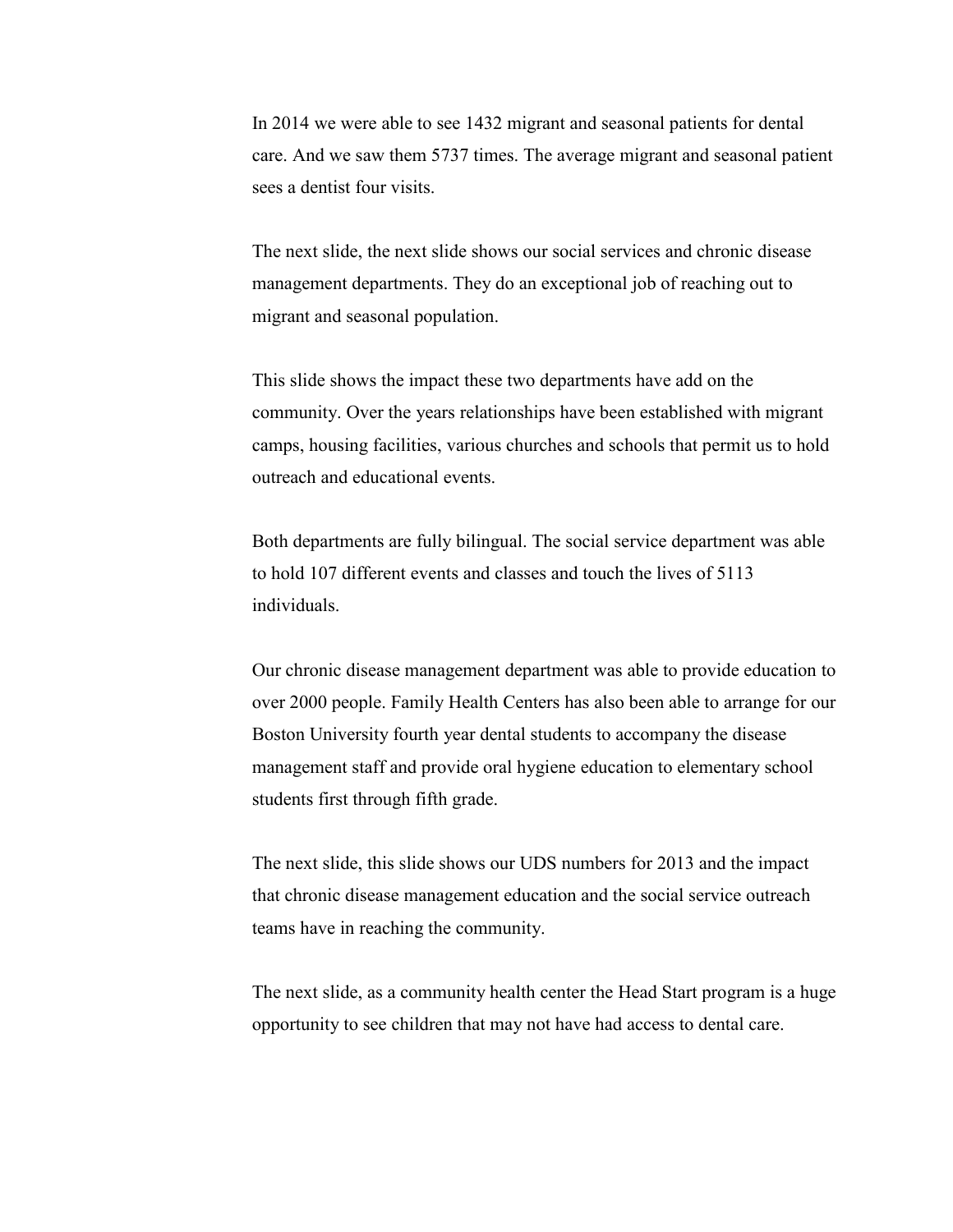The Community Health Center receives Medicaid reimbursement rate including children not covered by Medicaid.

Most parents register their children months in advance for pre-K. And by including our patient registration forms consent to treat and medical history forms with the school registration packets we're able to obtain all the necessary information prior to the visit.

And if a child is not covered by Medicaid every effort is made to help the parents obtain coverage.

This program allows us to establish a relationship with the children and parents, educate them on the importance of dental health so they will develop good oral hygiene practices that will continue throughout their lives.

The next slide please, the benefits of Head Start partnership should be presented to CEOs and CFOs of any Community Health Center that are not currently partnering with this organization.

A strong social service department along with chronic disease management education, bilingual providers and staff, equal improved access to care and a winning program.

Thank you. That concludes my presentation.

Israel Garcia: Thank you so much for such a wonderful insight and for sharing your information. It looks like you are having a really tremendous impact in your programs.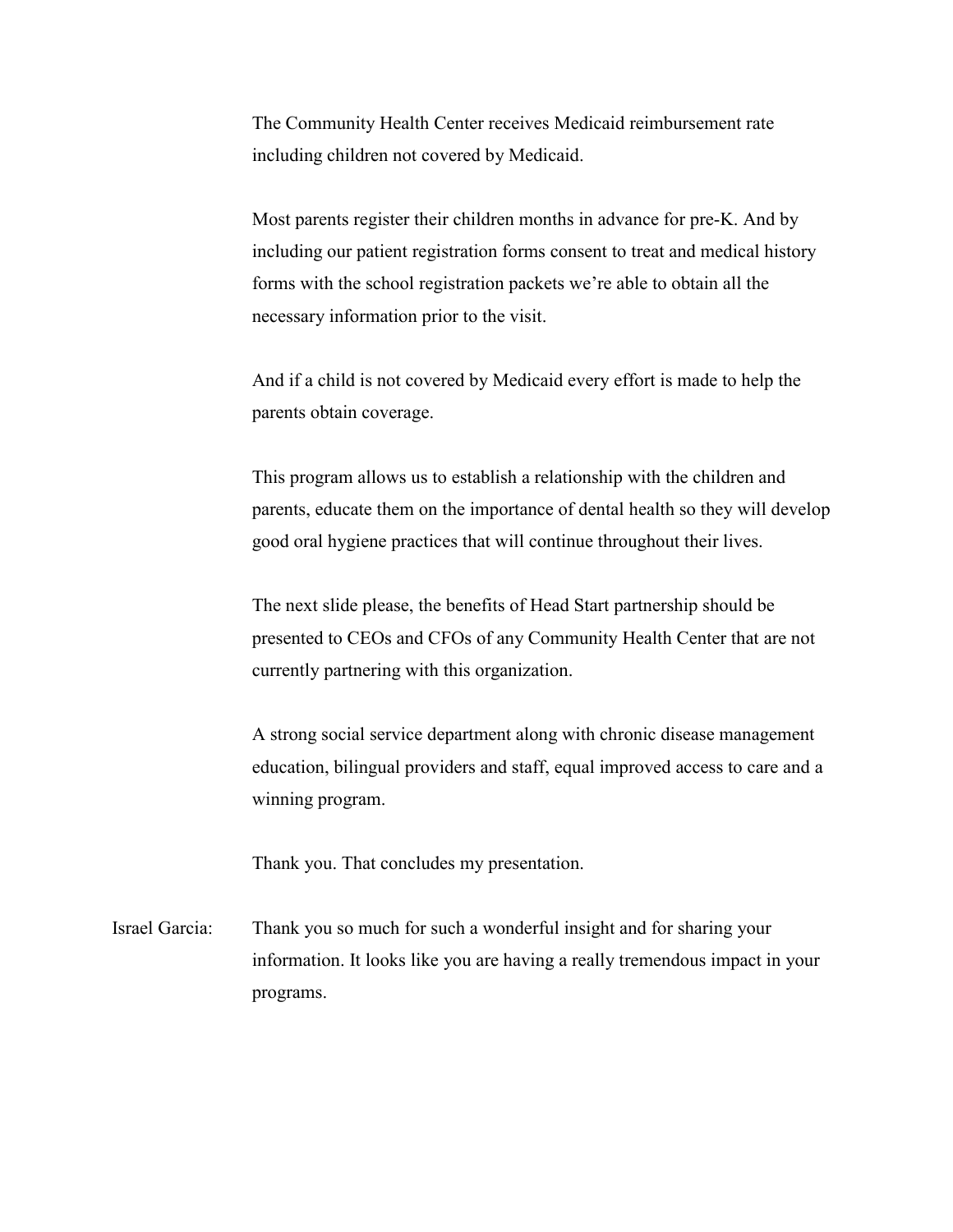So we would like to learn more about how to develop these partnerships. And we have today Mr. Joe Gallegos from the National Association of Community Health Centers.

So Mr. Gallegos what advice do you have for other Migrant Head Start programs and health centers to develop these type of partnerships? Can you please give us an overview.

Joe Gallegos: Sure. Thank you Lieutenant Garcia. And building on what previous speakers have already shared certainly the importance of cultivating partnerships between FQHCs and Migrant Head Start is really about a shared mission and the shared vision.

> FQHCs health centers, Migrant Head Start programs have a common mission to meet the healthcare needs of migratory and seasonal agricultural workers and their families.

> Both were created 50 years ago as part of a war on poverty. Both are community-based nonprofits. They're sister agencies working side by side in the community.

> The mission is shared in that they provide access to low income medically underserved communities and populations. And similarly migrant Head Start is to provide health nutrition, early childhood education and parent involvement for low-income families.

It is about a shared vision in that a vision that insures health outcomes are met for Migrant Head Start children and their families to ensure that the care is provided with the highest quality by a culturally competent staff and the services are comprehensive to meet the needs of the Migrant Head Start children.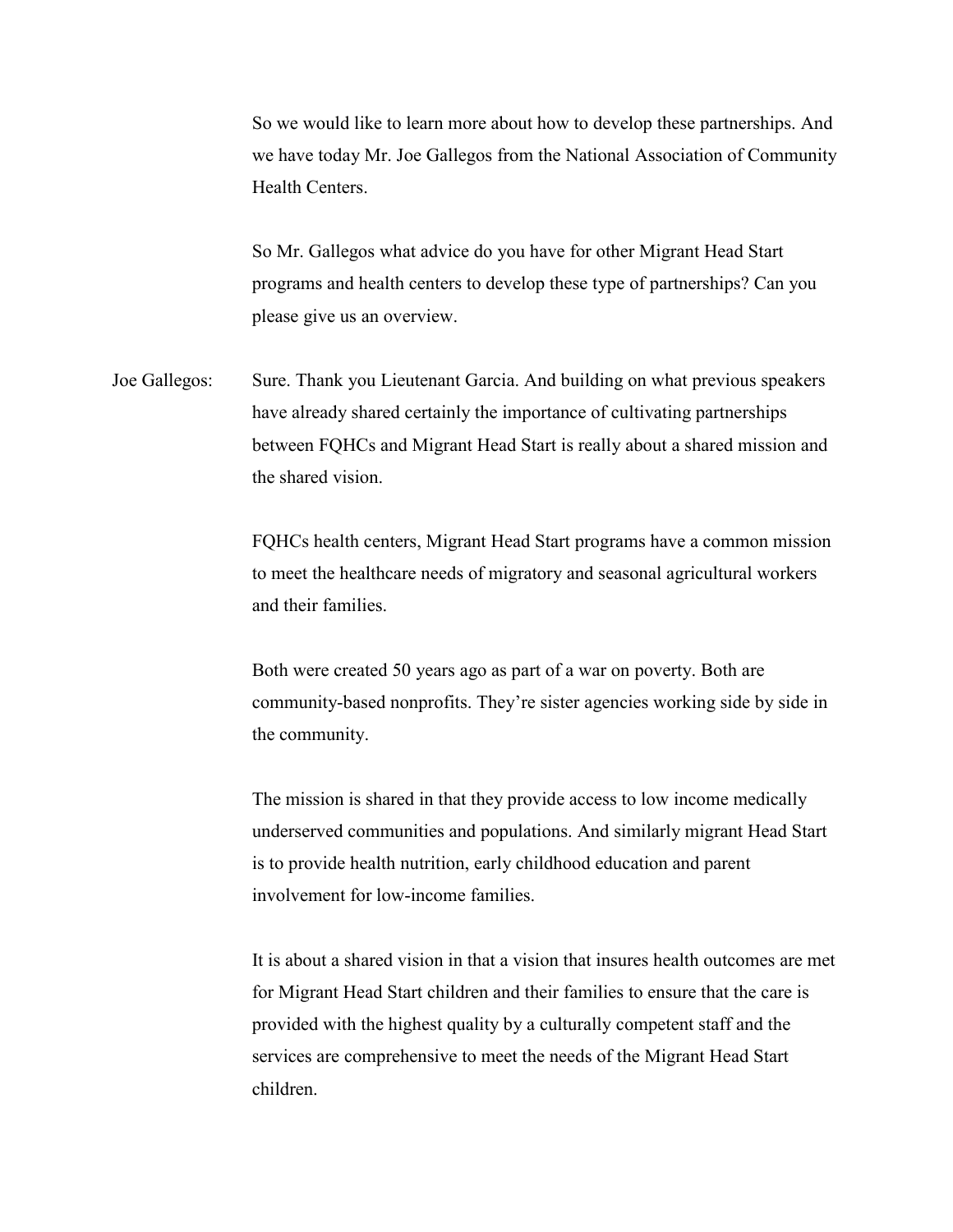Head Start health centers operate with a vision of striving to provide a one stop shop one stop care model that's convenient for the children and families through providers referred to down the hall versus down the road.

We know that with migrant families poor transportation in rural areas that if you refer to them down the road they're not likely to show up at the next town or next state for that matter. And so it's important that both agencies work collaboratively.

Some of the challenges that were mentioned however by Susan earlier is that oftentimes it's a lack of awareness of each other's role and responsibility and sometimes a lack of understanding.

The climate in which each one of them operate Susan mentioned oftentimes it's a matter of staff turnover or recruitment of providers in rural areas is a real challenge.

But there's a need for literacy and need for each agency to come together to understand the culture in which they both operate, there are resource limited and have other limitations.

But oftentimes one of the challenges is making sure that we understand the time frames and the scheduling for these services so that their kids are ready for school but that you work with a health center to make sure that they can accommodate them with enough planning.

Some of the keys to initiate the partnership is to getting the right people around the table, getting the FQHC and the migrant Head Start leadership together to formulate the MOU.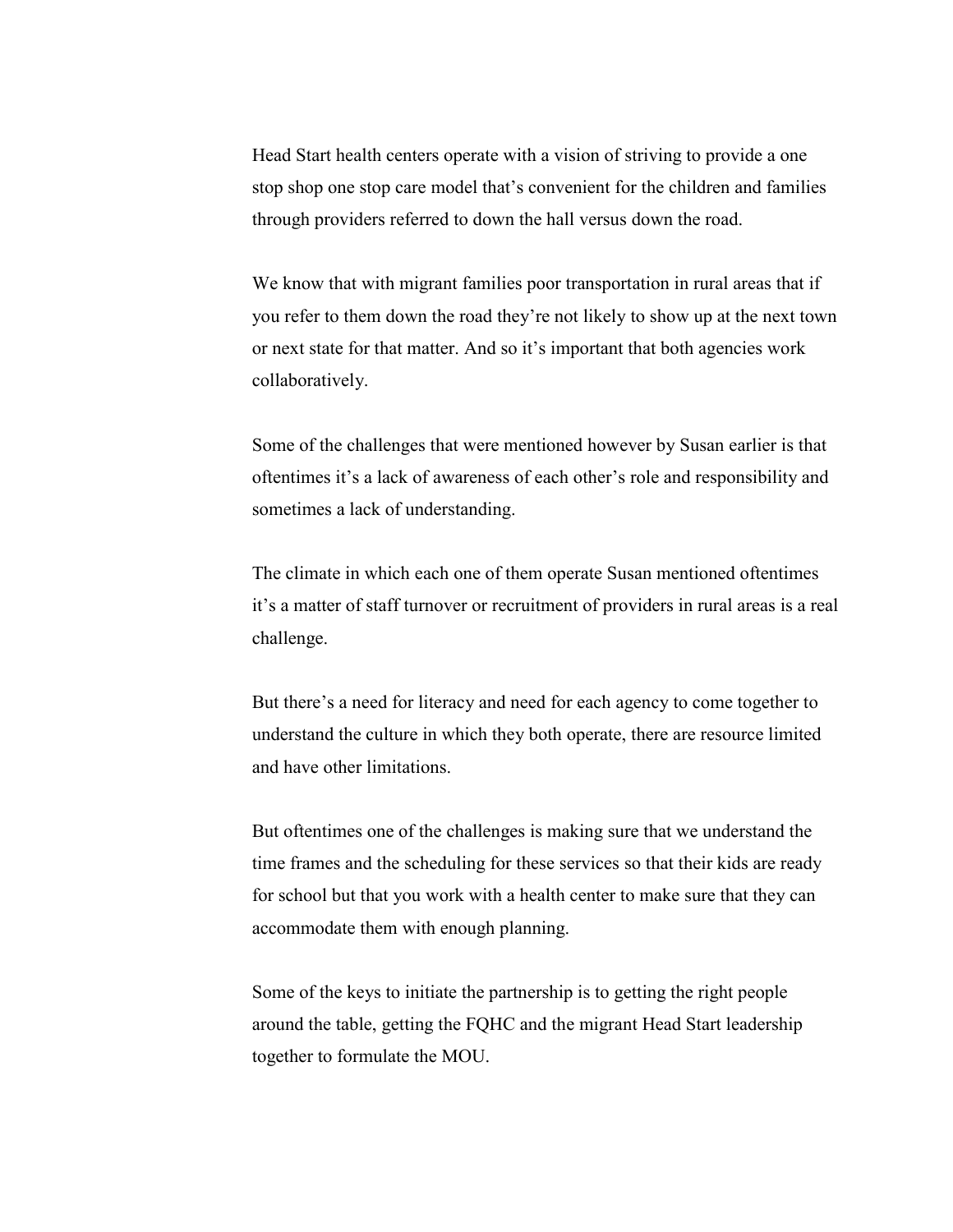And the MOU is nothing more than an expression of commitment to work together. And it is really a way of a tool to manage expectations for both organizations and outline the clear parameters of the collaboration, what are the need for the services, how would payment be handled? Who is going to be responsible for transportation of the kids to and from or you serve them at the school, case management and translation services.

Some of these same services are provided by both agencies. But it's important that it's clear up front who is responsible for doing what. In the face to face meeting as Susan said meeting periodically face to face is critical to building trust and confidence between the partners.

And to begin with at least six to nine months prior to the date that the services are expected some of the value in the partnership and the collaboration is that it certainly increases access to services for the children.

You will clearly learn very early on that there are advantages to both agencies beyond just serving the Migrant Head Start and the parents. But really the health centers as well as Head Start programs are required to conduct their own community needs assessment.

They both provide outreach and enrollment. They provide case management. So there is opportunities for doing staff training, providing technical assistance, some shared staffing health education, all with the goal of improving health outcomes for children and their families and to maximize resources at the local level because it is about the mission. It's about the vision. It's the right thing to do and it is a win-win situation for both.

Let me talk a bit about what's available in terms of technical assistance for those of you contemplating these kind of partnerships. HSRA funds state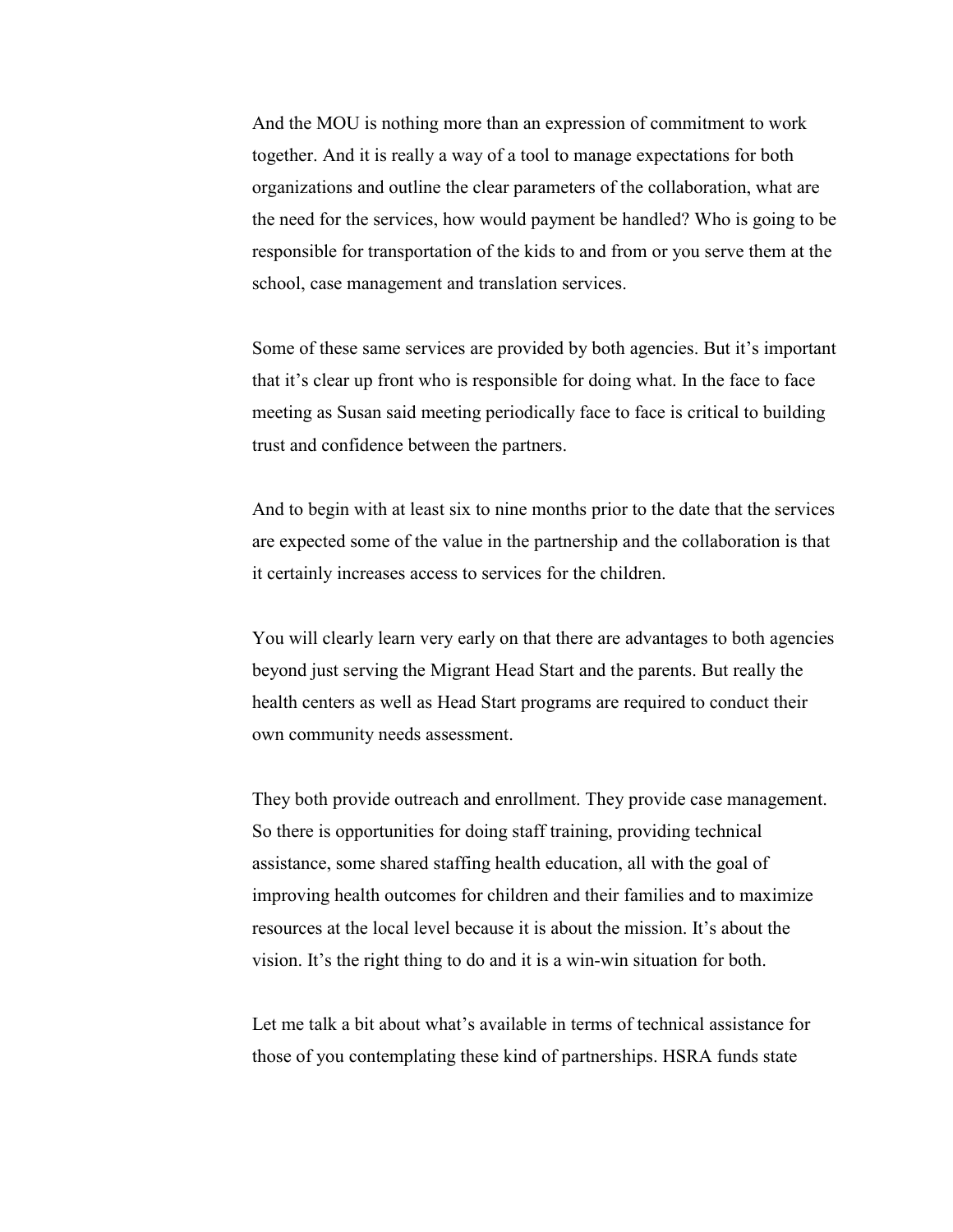primary care associations and provide training and technical assistance to community health centers and safety net providers.

Each primary association has a staff person designated as a single point of contact for special populations such as migrant farmworkers. And the point of contact can be very helpful in assisting you in developing the partnership in your state.

It may be helpful to reach out to the state PCA and get a list of all of the FQHCs with key contacts to reach out to the health center in your area

. There are two documents that I think are excellent in helping jumpstart the process for the collaboration and provide some key information about health centers and Migrant Head Start.

The first one it was highlighted during Seiji's presentation titled Effective Partnership Guide Improving Oral Health for Migrant and Seasonal Head Start Children.

And there's a website where you can locate the document. This guide has been used by the Office of Head Start in collaboration with the National Migrant and Seasonal Head Start Collaboration Office, the group that Guadalupe Cuesta works with.

And it's an excellent resource guide. And although it was produced to guide and foster partnerships between FQHCs and migrant Head Start to improve the oral health of Migrant and Seasonal Head Start children.

It also speaks to the importance of planning ahead and how to go about getting started with the initial meeting between a health center and the Head Start program and what things to consider.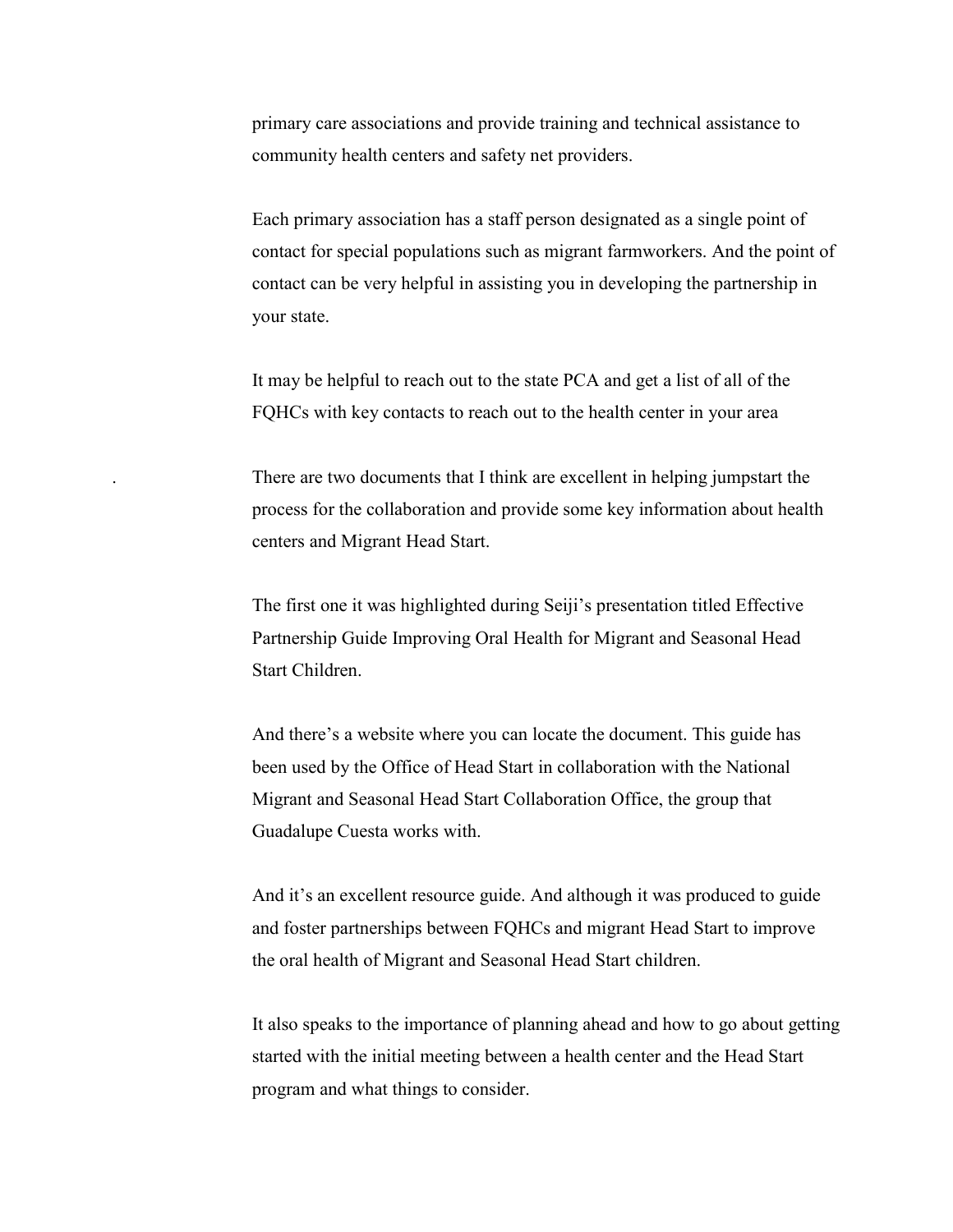And the second guide is a document that was produced by the National Center for Farmworker Health in collaboration with migrant education and migrant health.

And this document also is an excellent document and speaks about the importance and the benefit of working collaboratively with Federally Qualified Health Centers.

The National Center for Farmworker's Health you can contact them. And you will see their website here in just a moment to ask them for permission to use the document since it was done in collaboration with migrant education.

And then there's another set of cooperative agreements that are funded by HRSA. And this slide shows some of the key or the cooperative agreement is our national cooperative agreement funded to serve and work with migrant health centers.

They each are very unique and have a very unique focus on very specific areas around serving farmworkers.

Farmworker justice's one of its main focus is on policy issues concerning occupational environmental health and protecting the working conditions of farmworkers. They focus on immigration policy and wages and other issues affecting migrant and seasonal farmworkers and their families are based in Washington DC and do just a fantastic job.

Health Outreach Partners based in Oakland and have offices in a couple other states provide services to include training and technical assistance in developing effective community health outreach services for hard to reach populations.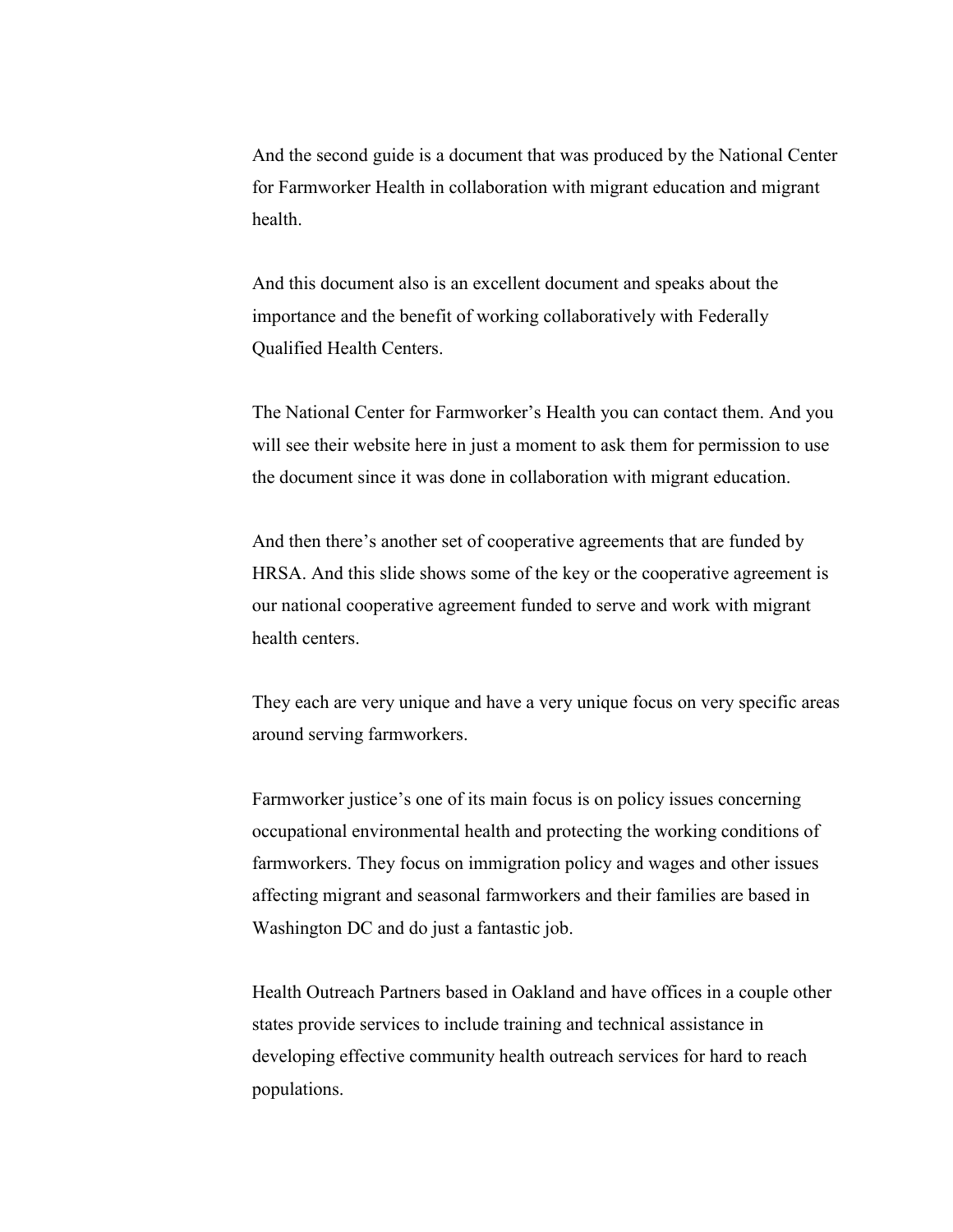And MHC Salud also another cooperative agreement based in Washington State. And they have offices in Florida and a couple other places also works with farmworker in border communities.

They work very closely with developing programs for community health workers currently referred to promotoras or promotoras de salud.

And they serve as a resource center and distribute materials and resources for developing promotoras programs with health centers and other organizations across the country.

The next one is Migrant Clinicians Network based in Austin, Texas works to include the physical and mental environmental health of migrant and seasonal farmworkers and other underserved mobile populations.

They address the unique healthcare needs in areas where this population through leadership, innovation collaboration and support migrant clinicians in the field.

The National Association of Community Health Centers that I work for represents the interests of health centers nationwide.

We organize several national conferences including the National Farmworker Health conference on a variety of topics to the effective operations of health centers, to provide policy development and research and is considered a national leader in community health.

And lastly the National Center for Farmworker Health. They are based in Buda, Texas. They work to improve the health status of farmworker families by providing a whole range of information services, training and technical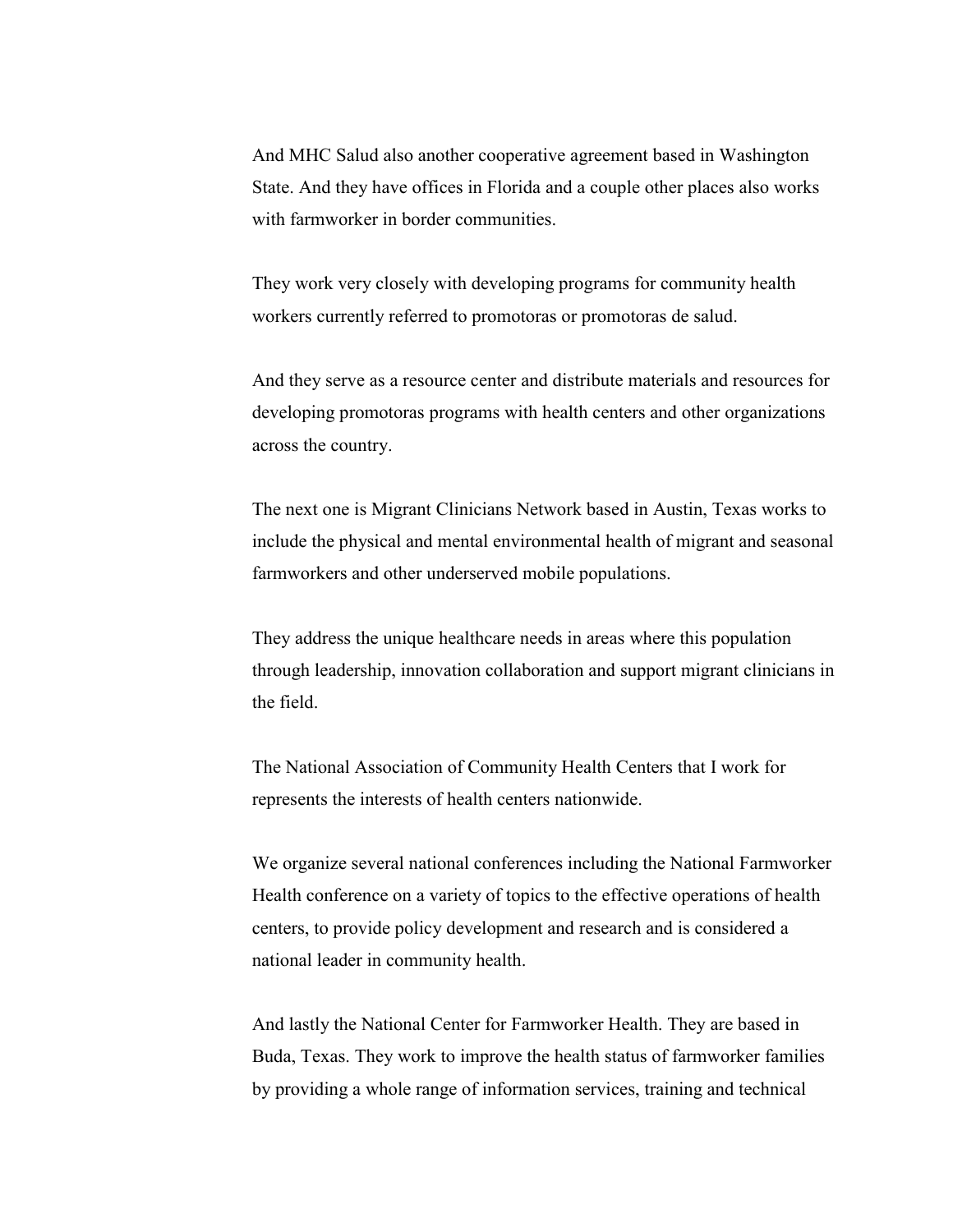assistance and a variety of products to community emergent health centers as well as they work closely with universities, researchers and individuals involved in farmworker health.

They have a wealth of information dating back to the early days of the migrant health program and the "bracero program" to current date.

And these are six national cooperative agreements funded by HRSA. They're a great research resource for you. You can go to their website and their contact information is there to make individual contact with them in as well as them with the primary care association.

So let me stop their Lieutenant Garcia and turn it back to you.

Israel Garcia: Thank you so much Mr. Gallegos for pointing out these outstanding resources available.

> We're getting to the end of the webinar and we would like to check with the audience to see if we have any questions. Operator can you please provide instructions?

Coordinator: Absolutely. At this time if you'd like to ask a question please press star then 1 on you touch-tone phone. Be sure to un-mute your phone and record your first and last name clearly when prompted.

> If at any time you decide that you would like to withdraw your question you may press Star 2 to withdraw your question. Again if you'd like to ask a question please press Star 1. One moment as we wait for questions to come into the queue.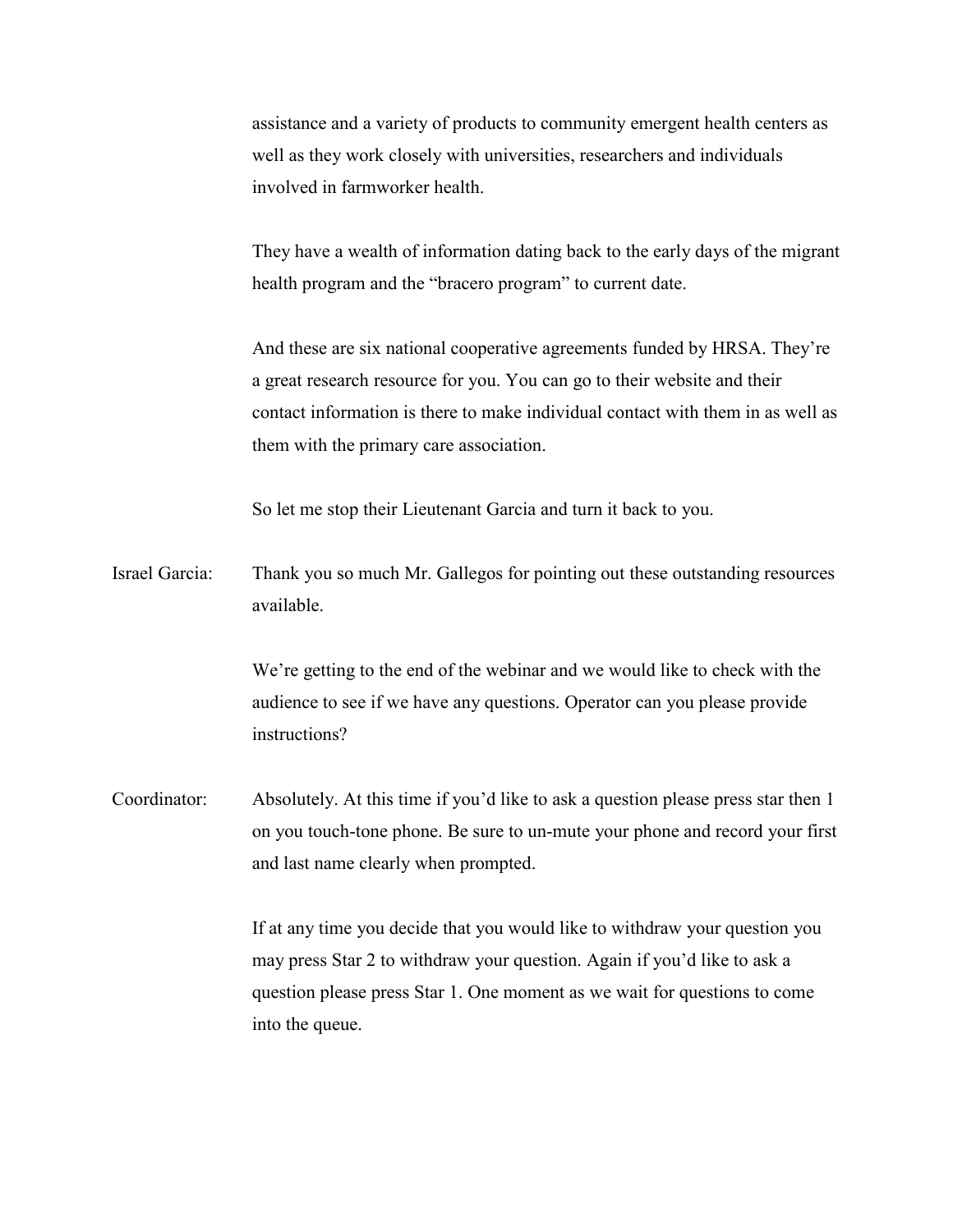| Israel Garcia: | So we're receiving one question for Mr. Gallegos from a Migrant Head Start |
|----------------|----------------------------------------------------------------------------|
|                | program. So who should we contact first to explore a statewide partnership |
|                | with health centers?                                                       |

Joe Gallegos: There's a couple of places I would do. Depending on what state you're in you can go to the Bureau of Primary Health Care website and you can actually find a health center or you can Google a health center. But going to the Bureau website and you can locate a health center.

> Depending on what state you're in I would contact the state primary care association in that state, reach out to them through their website and make initial contact with them.

- Coordinator: Thank you. At this time I'm showing no questions on the phone line.
- Gladys Cate: Hello. Yes actually there is a question received for Ms. Teri Buchanan from Primary Health Centers of Southwest Florida.

So Teri the question is how has the partnership of prior Head Start programs impacted other aspects of the community?

Teri Buchanan: Well we've noticed that it decreased the number of school days missed by children because of toothache which happens to be the number one reason they call out of school.

> It also reduced the number of emergency visits for the same reason. One of the main reasons people shop in the emergency room is for toothache and it helped reduce that as well.

Gladys Cate: Thank you Ms. Buchanan.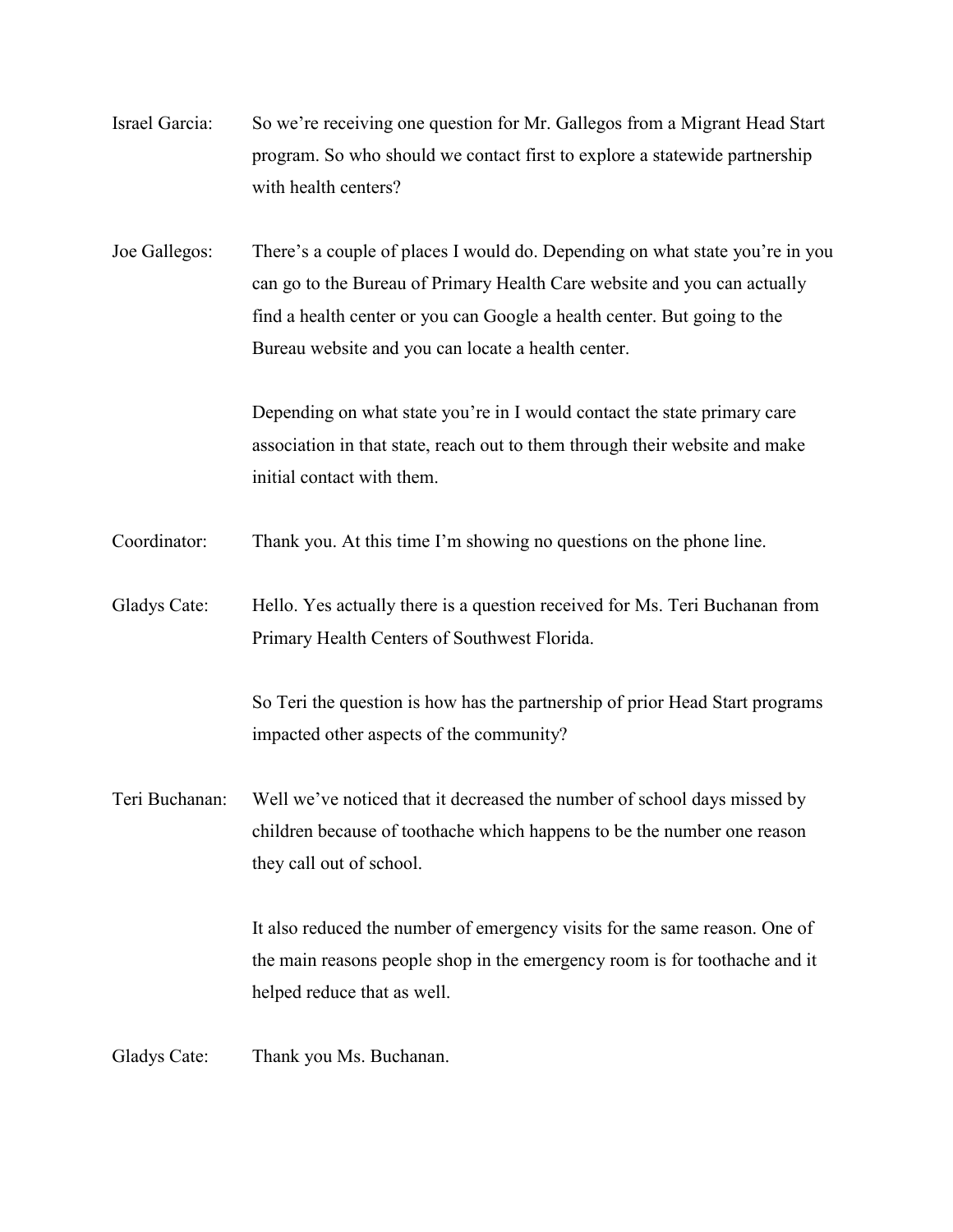Jacqueline Rodrigue: Are there additional questions?

Kay Cook: We have a question that came in on line. Israel would you like to read that? Israel Garcia: Go ahead, Kay, you can go ahead and read it. (Kate): Okay. Could Ms. Bauer describe some of the cultural differences between health centers and Head Start programs and how she has overcome them? Susan Bauer: Well I welcome my colleagues to jump in on this but if we're talking about organizational culture because I would say that in terms of ethnicity and culture (cultura) from that sense our health centers and Head Start centers are very similar. I think one of my observations has been over the years that Migrant Head Start folks and rightly so are pretty much advocates for the families and children that they serve. They're passionate advocates. And I think some of the miscommunication that has arisen over the years, that came from maybe the health staff feeling like they were somehow not perceived as being advocates for the families. But because maybe they wanted something to happen they meaning the folks at the Head Start program may have wanted something to happen because a new group of families just came in and we need to give them their health checks quickly because they're only here for a week or two but we need to have those physicals.

> And our response might have been we want to help you but, you know, we can't make that happen necessarily as quickly as you would like to have it happen.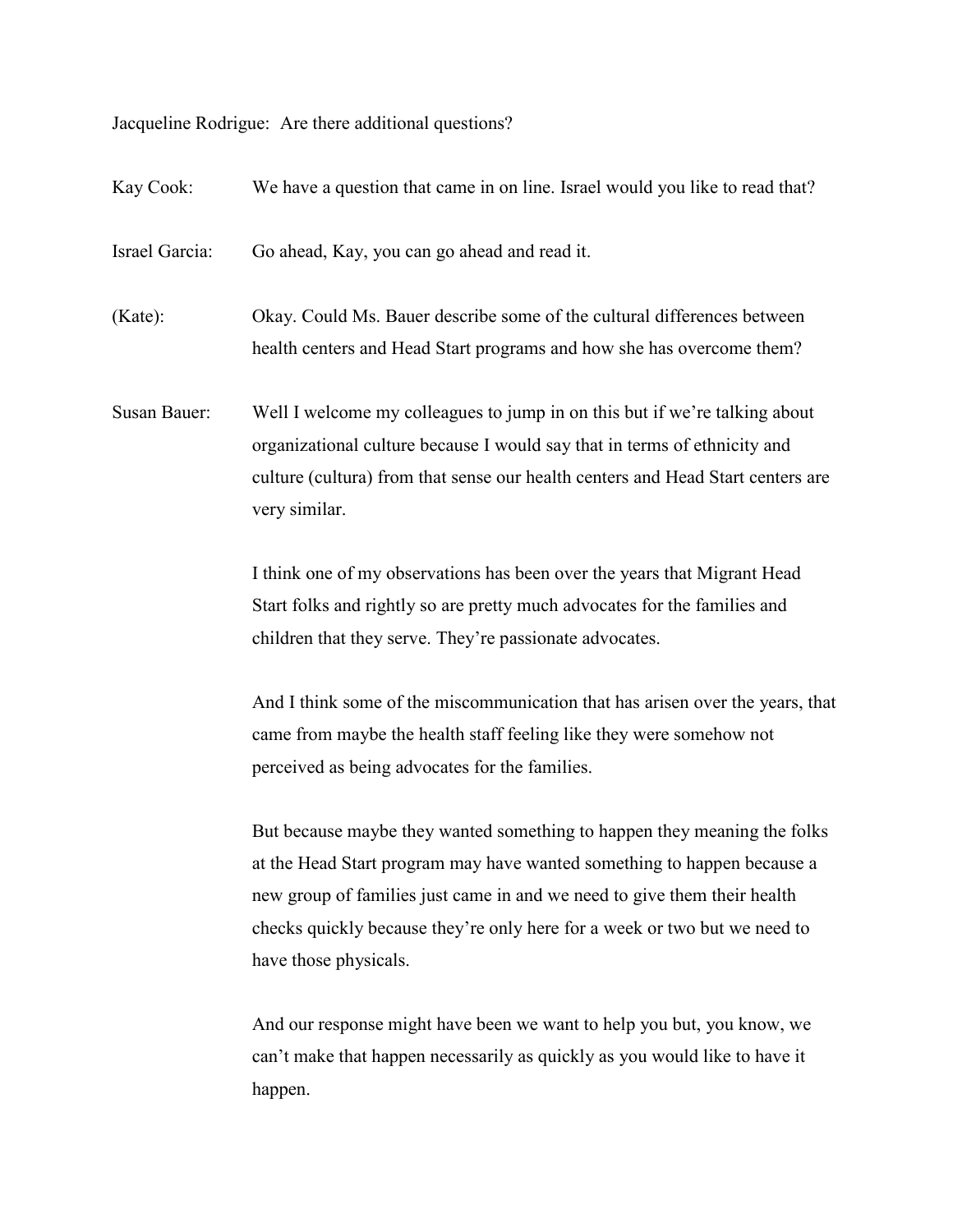I think that's where the need for ongoing communication and a relationship. So when things get kind of under pressure you have a basis upon which you can understand one another as opposed to just responding to the urgency of the moment.

- Gladys Cate: Okay if there are no further questions and this concludes this webinar. So thank you so much.
- Kay Cook: No we have additional questions...
- Gladys Cate: Okay thank you.
- Kay Cook: ...that are online.
- Israel Garcia: Go ahead.

Kay Cook: The next one is how is the parent involved encouraged so that the health centers are not serving children during the workday with a parent present? Would you like me to repeat that?

Seiji Hayashi: I think this question is for either Teri or Susan.

Teri Buchanan: Well at Family Health Centers we have them sign a consent form so they can be treated when the parents aren't there.

Susan Bauer: And we do the same thing. I mean the logistics of working of obviously I think everybody agrees that it's ideal to have parents engage to the maximum level possible. The practicalities of the fragility of their working situation, their transportation situation it's just not always feasible.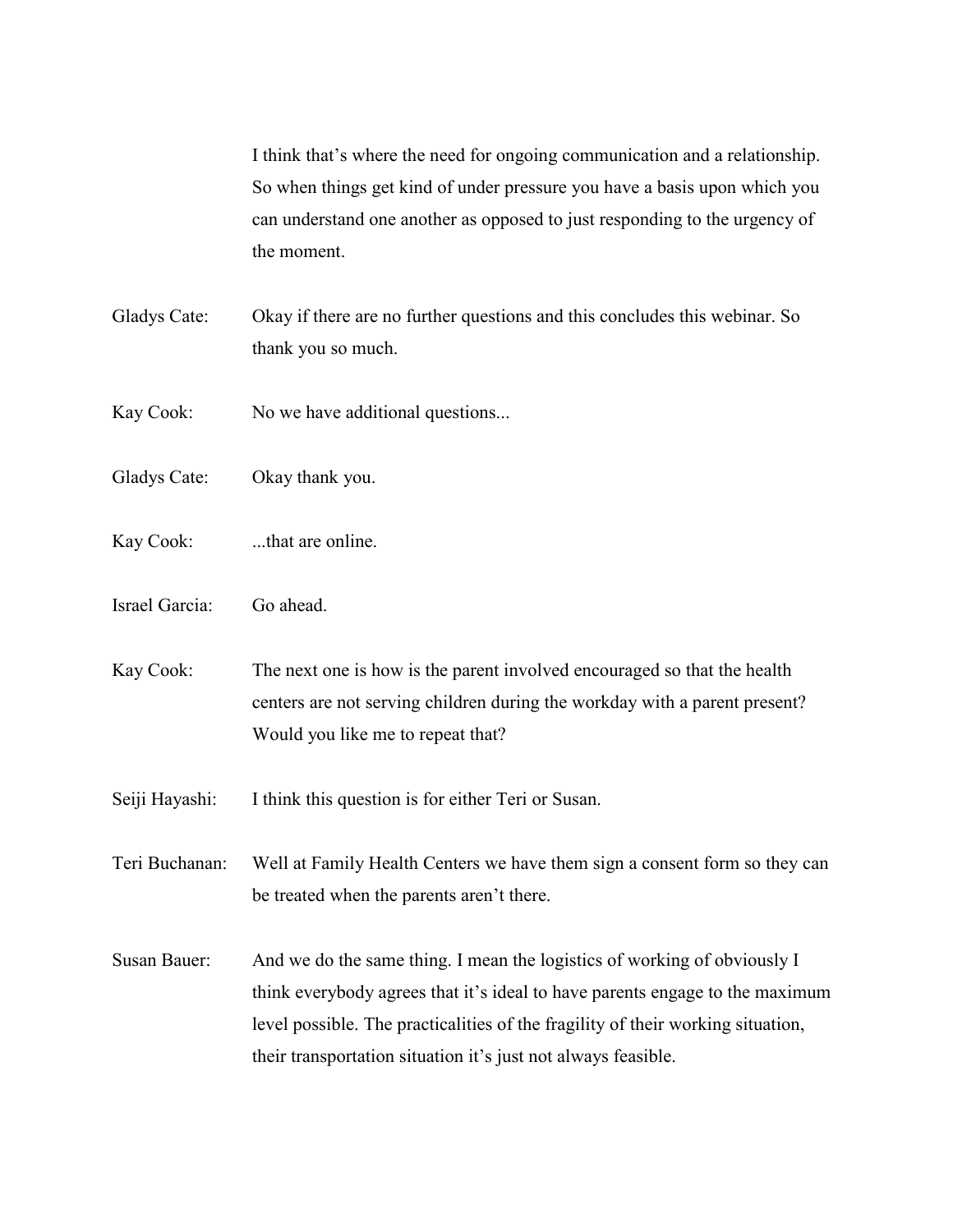We do evening clinics but again something I think I hearken to earlier area is -- or maybe I didn't. One of the things if anybody forgets everything else I said remember this, don't schedule anything after lunch because the little ones are taking their naps and get kind of cranky to try to wake them up from for a dental exam.

But that's why I think the engagement with parents in other opportunities whether it's Head Start family nights or clinic open houses, special events like that so that we establish that relationship with the parent so they know that when they're signing a consent to the degree that we can maximally make this happen we know the person who's going to be doing those services.

We try to have our dentist involved, our clinicians involved as well so that they actually get to know these individuals. And of course we invited them to be patients in our health centers so they too can establish a more robust relationship with us.

But that is just the reality that unfortunately in most cases a parent is not able to be physically present when the child is receiving their health and dental services.

Obviously if it's is something much more complex child has special needs then we do conference as a group with Head Start with someone from the clinic with a parent to discuss next steps with something beyond just simple primary care services is needed.

Kay Cook: Great we have one more question. That is are the other three webinars in the series scheduled yet? And it would be great to get more advance notice.